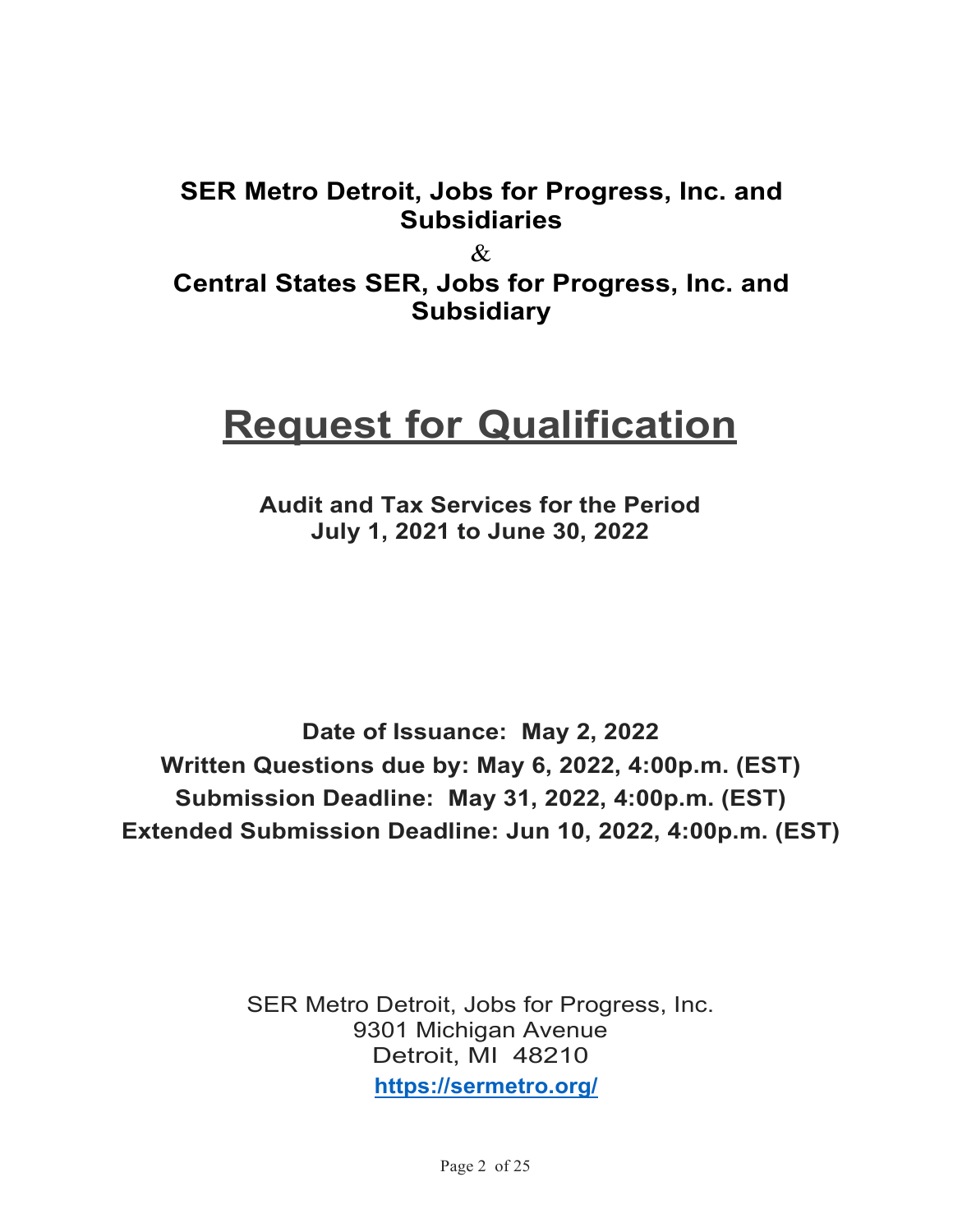# Table of Contents

# *Section 1.* - *General Information*

- A. Purpose of this Request for Qualification **(RFQ)**
- B. Who May Respond
- C. Governing Laws
- D. Method of Procurement & Type of Contract
- E. Eligible Respondents
- F. Description of Entities and Records to be Audited
- G. Contract Period

### *Section 2.* - *Specification Schedule*

- A. Scope of Financial and Compliance Audit
- B. Description of Programs/Contracts/Grants
- C. Performance
- D. Exit Conference
- E. Delivery Schedule
- F. Price
- G. Payment Provisions
- H. Audit Review
- I. Work Papers
- J. Governing Provisions and Limitations
- K. Confidentiality
- L. **AICPA** Professional Standards

#### *Section 3.* - *Technical Qualifications*

- A. Prior Auditing Experience
- B. Organization, Size, and Structure
- C. Staff Qualifications
- D. Understanding of Work to be Performed
- E. Certifications

#### *Section 4.* - *Qualification Evaluation*

- A. Instruction on Qualification Submission
- B. Submission of Qualifications
- C. Selection Process
- D. Equal Opportunity
- E. Nonresponsive Qualifications
- F. Qualification Evaluation
- G. Review Process
- H. Response Forms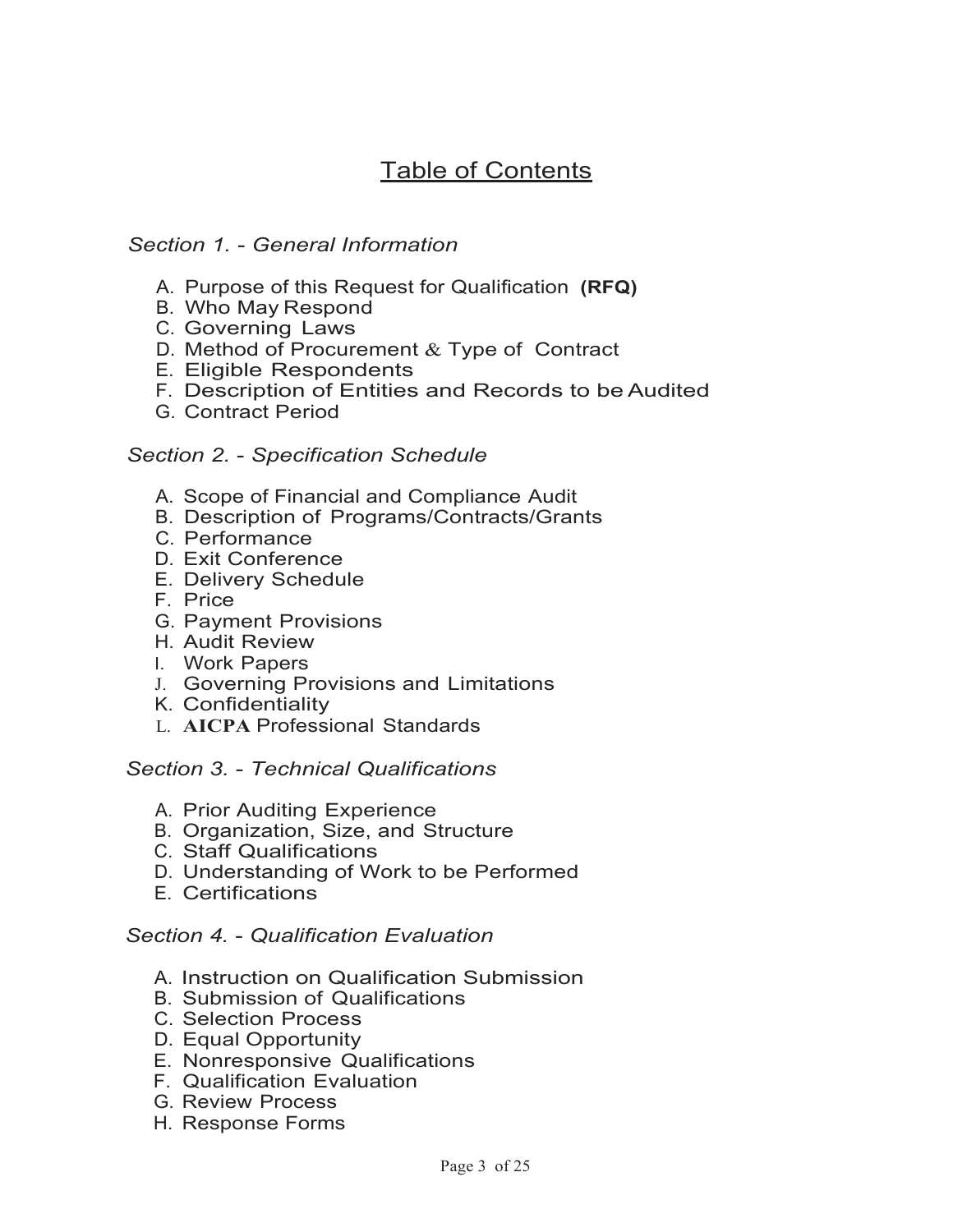# *Section* **l. -** *General Information*

# **A. Purpose of this Request for Qualifications (RFQ)**

SER Metro Detroit, Jobs for Progress, Inc. and subsidiaries and Central States SER, Jobs for Progress, Inc. and subsidiary [SMD] is soliciting Request for Qualifications (RFQ) from independent and qualified Certified Public Accountants (CPAs) to conduct annual Financial and Single audits and to provide Tax services. SMD will enter into a one (1) year contract with the successful Proposer beginning July 2022. This RFQ includes options for **two (4) additional years.**

### **B. Who May Respond**

Certified Public Accountants licensed to do business in the states of Michigan, Illinois, and Texas may respond to this RFQ. Certified Public Accountants may assume the lead contractor role and subcontract certain procedures in states where the lead contractor is not licensed to do business. In such cases, the lead contractor must provide the subcontractor name and obtain consent from SMD's Audit Committee. In addition, the lead contractor must direct, review and accept responsibility for the subcontractor's work and the subcontractor's work papers will be subject to Section 2 below.

### **C. Governing Laws**

Programs and activities solicited in this RFQ are governed by all applicable Federal and State rules and regulations, including, but not limited to, those specifically governing each program operated by SMD.

### **D. Method of Procurement &Type of Contract**

All services solicited under this RFQ should be procured by the competitive negotiation method. SMD's intent is to execute a fixed-price contract with the successful respondent.

### **E. Eligible Respondents**

SMD is prohibited from contracting with any party debarred, suspended, or otherwise excluded from or ineligible for participation in Federal assistance programs in accordance with the Department of Labor Regulation 29 CFR Part 98.

### **F. Description of Entities and Records to be Audited**

SMD consists of multiple corporations and entities and is committed to the development and utilization of America's human resources for the nation's workforce. Celebrating over 45 years of service, SMD strives to promote upward mobility and economic self-sufficiency through a comprehensive service delivery system in the areas of Literacy, Education, Community Development, Youth Development, Business Services, and Economic Opportunity.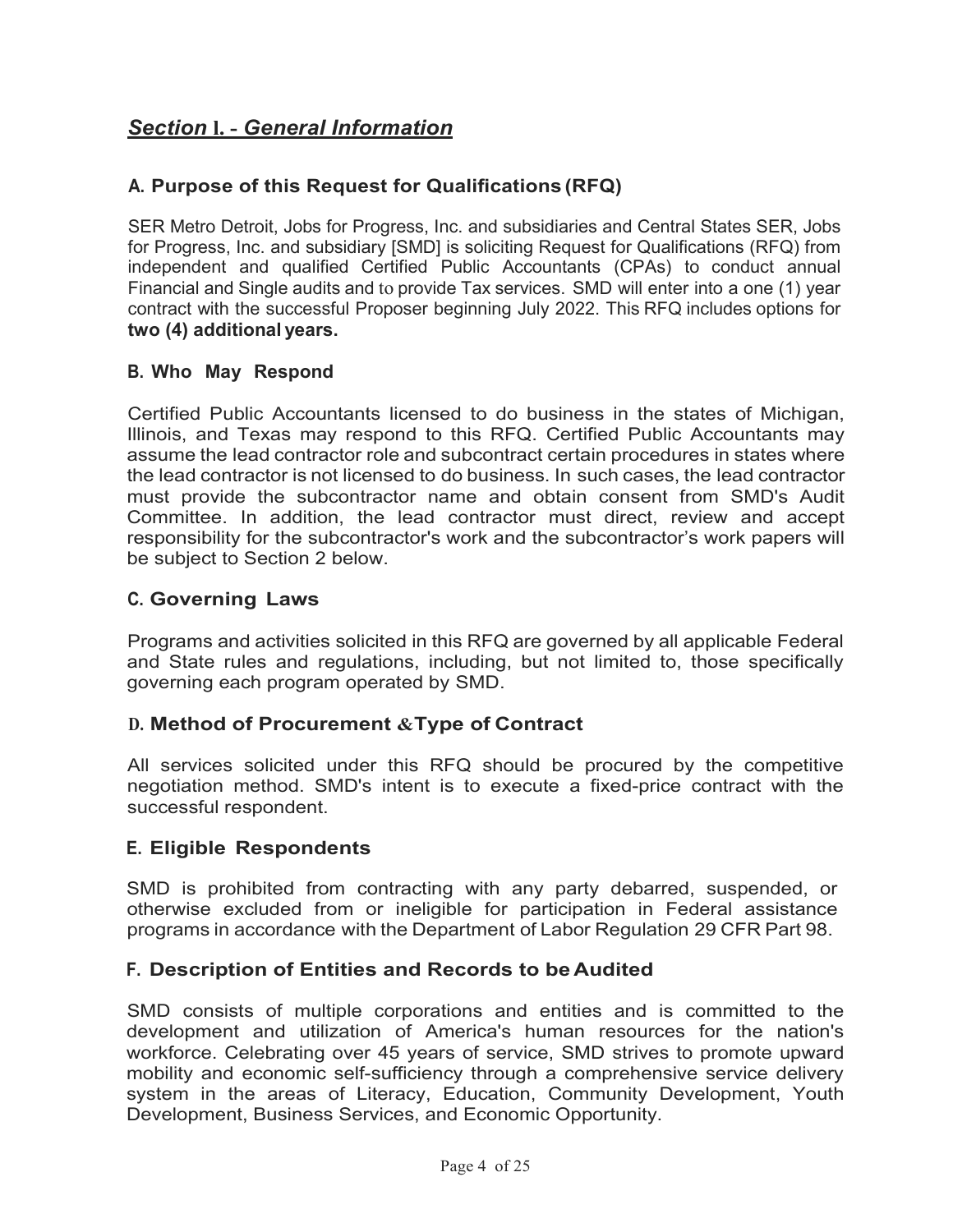SER, Metro-Detroit, Jobs for Progress, Inc., a nonprofit corporation exempt from federal income tax under Section 501(c)(3) of the Internal Revenue Code, began operations in 1972 to provide job training, placement, and employment redevelopment to those persons unemployed, underemployed or economically disadvantaged. Its operations are located in Detroit, Michigan.

SERCO, Inc. (wholly-owned subsidiary of SMD) (SCO) was incorporated in July 1989, as a for-profit corporation to provide job training and placement, redevelopment, and other employment services. SCO operates One Stop career centers in Michigan, Illinois, and Texas. Additionally SCO continues to provide job search and placement services and other employment services to dislocated workers and economically disadvantaged individuals in the metropolitan Detroit area.

Empresa, Inc. (a non-profit corporation) was incorporated to act as a title holding company exclusively for SMD. Empresa, Inc. owns three properties, two of those properties are used by SMD in its operations and the other property is held for sale.

In addition, SMD is the sole member of Central States SER, Jobs for Progress, Inc. [CSS], a membership, nonprofit corporation exempt from federal income tax under Section 501(c)(3) of the Internal Revenue Code, and is wholly-owned, for-profit subsidiary SER Services, Inc. [551]. CSS and 551 are located and operate in Chicago, Illinois.

All of the above entities unless specifically identified are hereafter collectively referred to as SMD.

Administrative offices are located at 9301 Michigan Avenue, Detroit, MI. 48210.

The audits of accounting records will be performed at:

9301 Michigan Avenue, Detroit, Michigan

In addition, compliance procedures may be required to be performed in the following locations:

> Detroit, Michigan Chicago, Illinois Abilene, Texas San Antonio, Texas Laredo, Texas Bryan, Texas (College Station)

SMD maintains multiple banking relationships and a total of thirteen (13) different cash disbursement accounts. Accounts receivable and revenues encompass approximately eighty (80) different programs and/or funding sources and in many cases, numerous funding streams within each funding source. Payroll is processed by an outside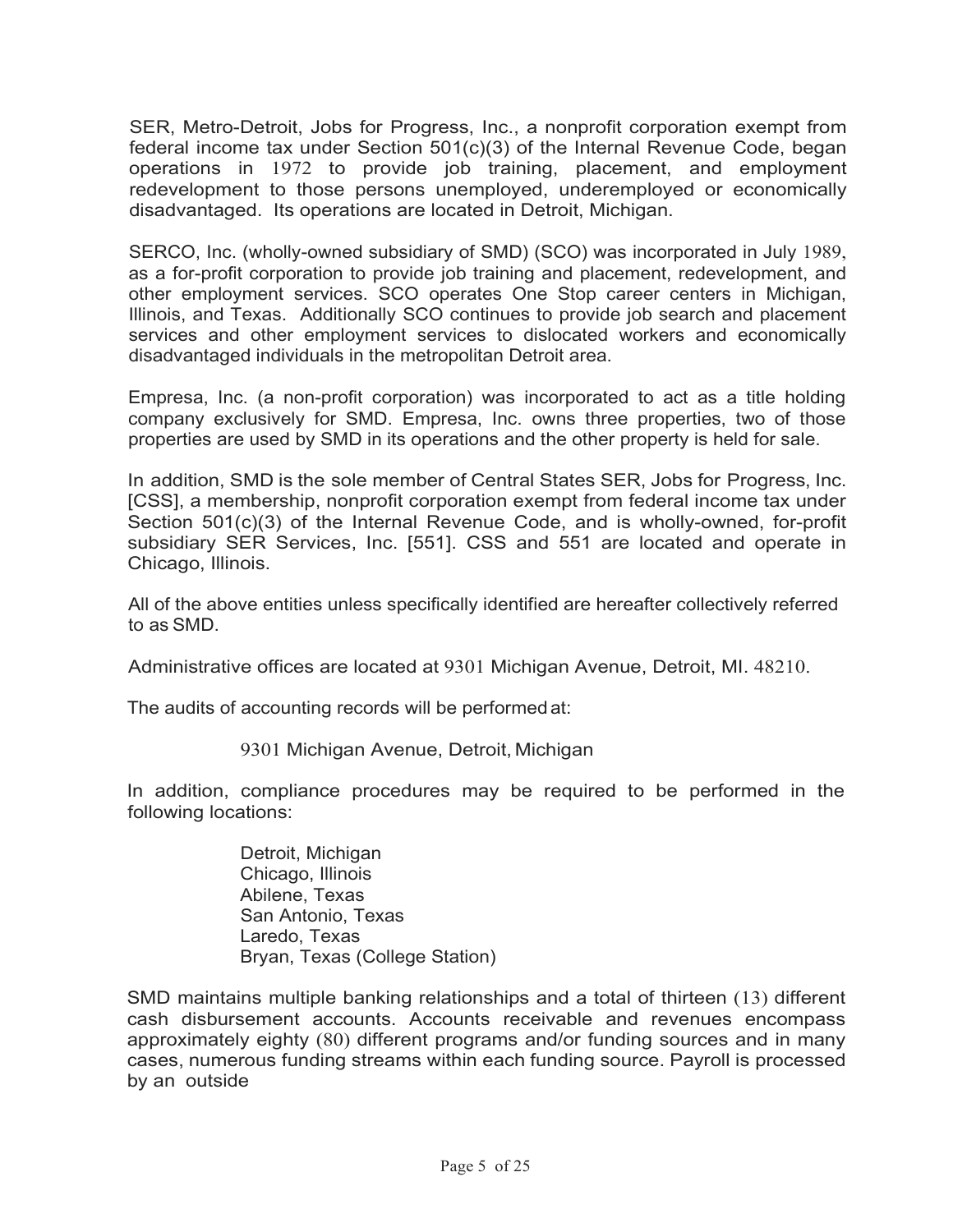Agency for SMD with the exception of the payroll in Texas. As a service provider there are no inventories and minimal fixed asset acquisitions. Approximately 60% of the annual budget is pass-through costs to pay Child Care Services, tuition, and supportive services on behalf of program participants.

Audit reports from the year ended June 30, 2021 and prior periods are available for review by prospective contractors prior to qualification submission.

### **G. Contract Period**

It is the intent of SMD to execute a single contract for Audit and Tax services. The duration of the contract shall be for a period of one year from the date of execution of the agreement. SMD may, at its sole discretion, opt to extend the term of the contract for up to four (4) one (1) year extensions based upon SMD needs and the availability of funds. In no event shall the total term of the contract exceed five (5) years. SMD reserves the right to terminate a contract at any time based on Offeror performance, matters of noncompliance or insufficient funds.

### *Section* **2. -** *Specification Schedule*

### **A. Scope of Financial and Compliance Audit**

The intent of this RFQ and resulting contract is to obtain a qualified CPA firm to perform Financial and Single audits and prepare IRS Forms 990, Forms 1120 and any other necessary Federal, State tax or City forms, with the exception of any payroll related taxes, for the fiscal year ending June 30, 2022 and with the option to renew for a period of up to four (4) fiscal years.

Annual audits shall be performed to determine program and financial compliance with Federal regulations and state Workforce Board regulations including the OMB circulars to the extent applicable. The audits shall also be in compliance with (1) the Single Audit Act, (2) 2 CFR part 200, subpart F, formally (OMB circular A-133) as modified. The RFQ should address the timing and changes to regulations governing the federal awards of SMD subject to audit.

Preparation of Internal Revenue Service Forms 990 Return of Organization Exempt from Income Tax, Forms 1120, state income, business and franchise filings, and all required related schedules shall be completed and filed in accordance with the applicable Internal Revenue Code of the United States, laws of the States of Michigan, Illinois and Texas and the City of Detroit.

### **B. Description of Programs/Contracts/Grants**

SMD operates to provide economically disadvantaged individuals and the general public with educational training and to assist in job placement in order to promote community welfare and economic self-sufficiency. The program, grant and contract activities performed by SMD are governed by the Department of Labor, Department of Health & Human Services, the States of Michigan, Illinois, and Texas, Illinois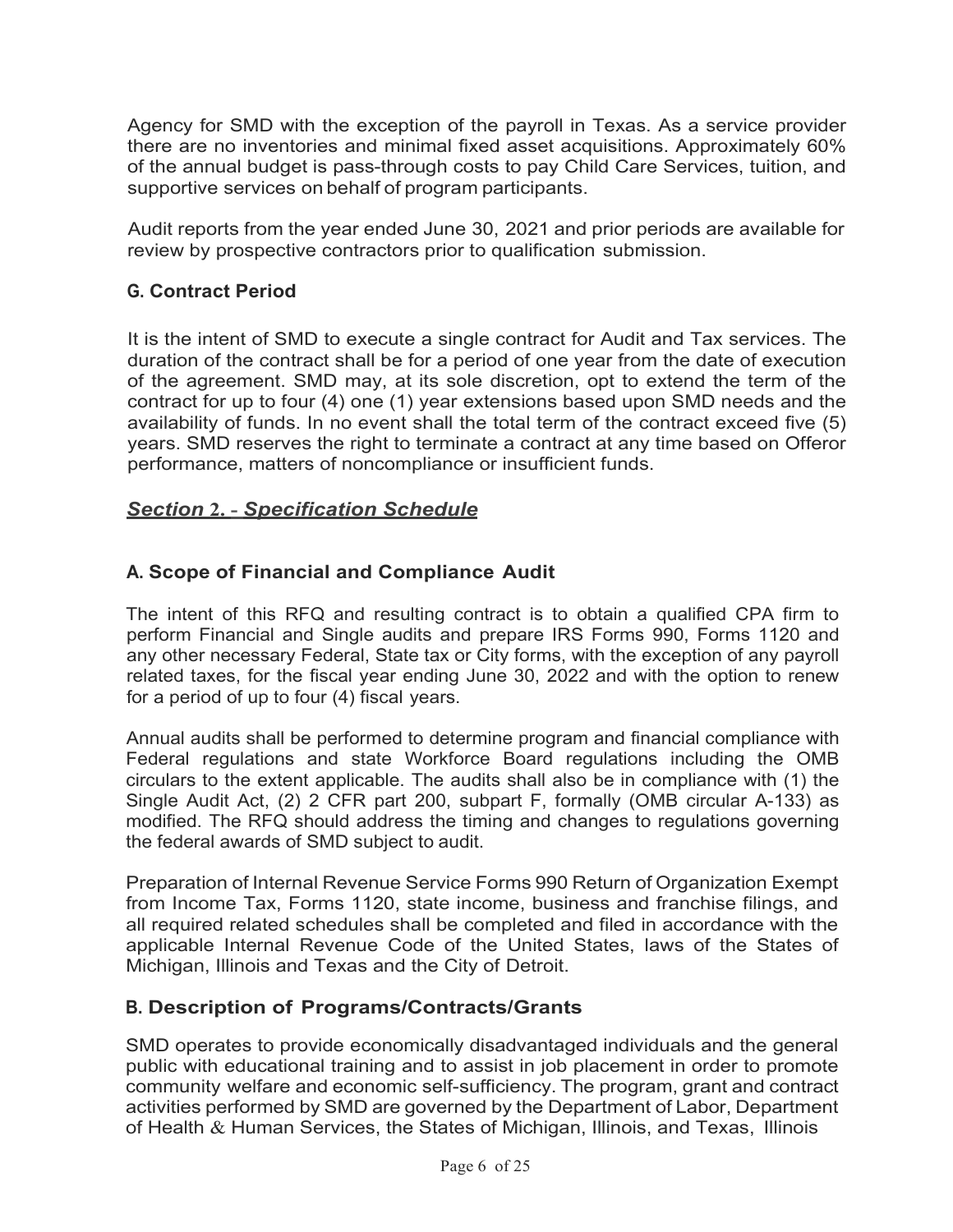Department of Human Services, Chicago Cook County POET, various Workforce Development Boards, Department of Family & Support Services, Department of Community Development, Illinois State Board of Education, Illinois Department of Commerce and Economic Opportunity, County of Will and Workforce Investment Board of Will County, The Partnership for New Communities, USC, Chicago Housing Authority, and governing bodies monitoring additional programs, grants, and contracts, if any.

#### **C. Performance**

The financial statements and schedule of federal awards of SMD should be audited in accordance with Generally Accepted Auditing Standards (GAAS) in the United States of America; Government Auditing Standards, issued by the Comptroller General of the United States (Yellow Book), The Single Audit Act; and the provisions of 2 CFR part 200, subpart F, formally (OMB Circular A-133) Audits of States, Local Governments. And Non-Profit Organizations as modified.

Financial Reports required as part of this engagement include:

- SER Metro-Detroit, Jobs for Progress, Inc. and Subsidiaries
	- o Consolidated financial statements audit with supplementary information
	- o Consolidated 2 CFR part 200, subpart F, formally A-133 Single Audit which includes a supplemental Schedule of Federal Awards
	- o Data Collection Form
	- o Supplementary schedule of consolidating financial information
- SER Metro Detroit Salary Reduction Plan and Trust financial statement limited scope audit as permitted by 29 CFR 2520.103-8 of the Department of Labor's Rules and Regulations for Reporting and Disclosure under the Employee Retirement Income Security Act of 1974.

Tax returns required as part of this engagement include:

- SER Metro-Detroit, Jobs for Progress, Inc.
	- o Form 990, Return of Organization Exempt From Income Tax
- SERCO, Inc.
	- o Form 1120, U.S. Corporation Income Tax Return
	- o Michigan Corporate Income Tax Annual Return
	- o Form IL-1120, Corporation Income and Replacement Tax Return
	- o Texas Franchise Tax Report
	- o D-1120, City of Detroit Income Tax Corporation Return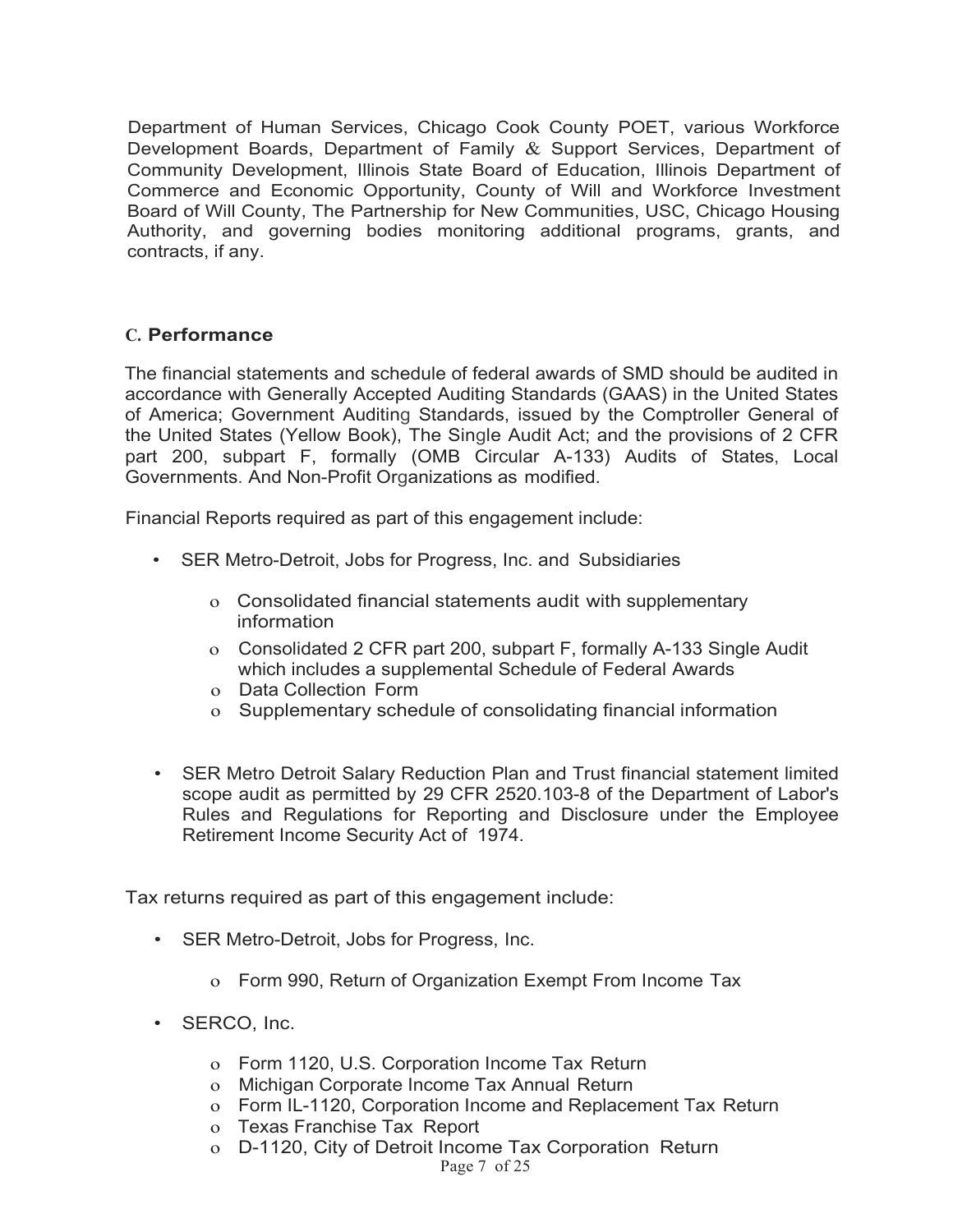- o Related Estimated Tax Payments
- Empresa, Inc.
	- o Form 990, Return of Organization Exempt From Income Tax
- Central States SER, Jobs for Progress, Inc.
	- o Form 990, Return of Organization Exempt From Income Tax
	- o AG990-IL, Illinois Charitable Organization Annual Report

# **D. Exit Conference**

An exit conference shall be held at the conclusion of fieldwork. Any observations, recommendations, findings, or corrective actions must be summarized in writing and presented to and discussed with the CFO and Controller and later to the Finance Committee or Boards of Directors, as required. The written report should include internal control and program compliance findings and other matters and any recommendations.

# **E. Delivery Schedule**

It is anticipated that the audit field work will commence on or about August 1, 2022. A draft audit report is expected to be transmitted no later than October 15, 2022. Final audit reports and Data Collection Forms will be delivered to the Finance Committee no later than October 30, 2022.

Tax returns are expected to be filed without extension whenever feasible. Under any condition, it is expected all returns will be filed not later than November 30, 2022.

The audit of the SER Metro Detroit Salary Reduction Plan and Trust financial statement will be performed in October and November 2022 and the final audit report will be delivered no later than November 30, 2022.

Earlier completion is encouraged. However, failure to deliver audit reports and tax returns within the time schedule specified above, or delivery of audit reports and tax returns which do not conform to all of the provisions of this contract may result in termination in whole or in part of this contract. Under certain extenuating circumstances SMD may extend this schedule upon written request with sufficient justification.

### **F. Price**

The proposed fixed price should be submitted separately. Include information indicating how the price was determined. For example, indicate the estimated number of hours by staff level, hourly rates, and total cost for each portion of the engagement. Any out-of-pocket expense should also be itemized. Provide separate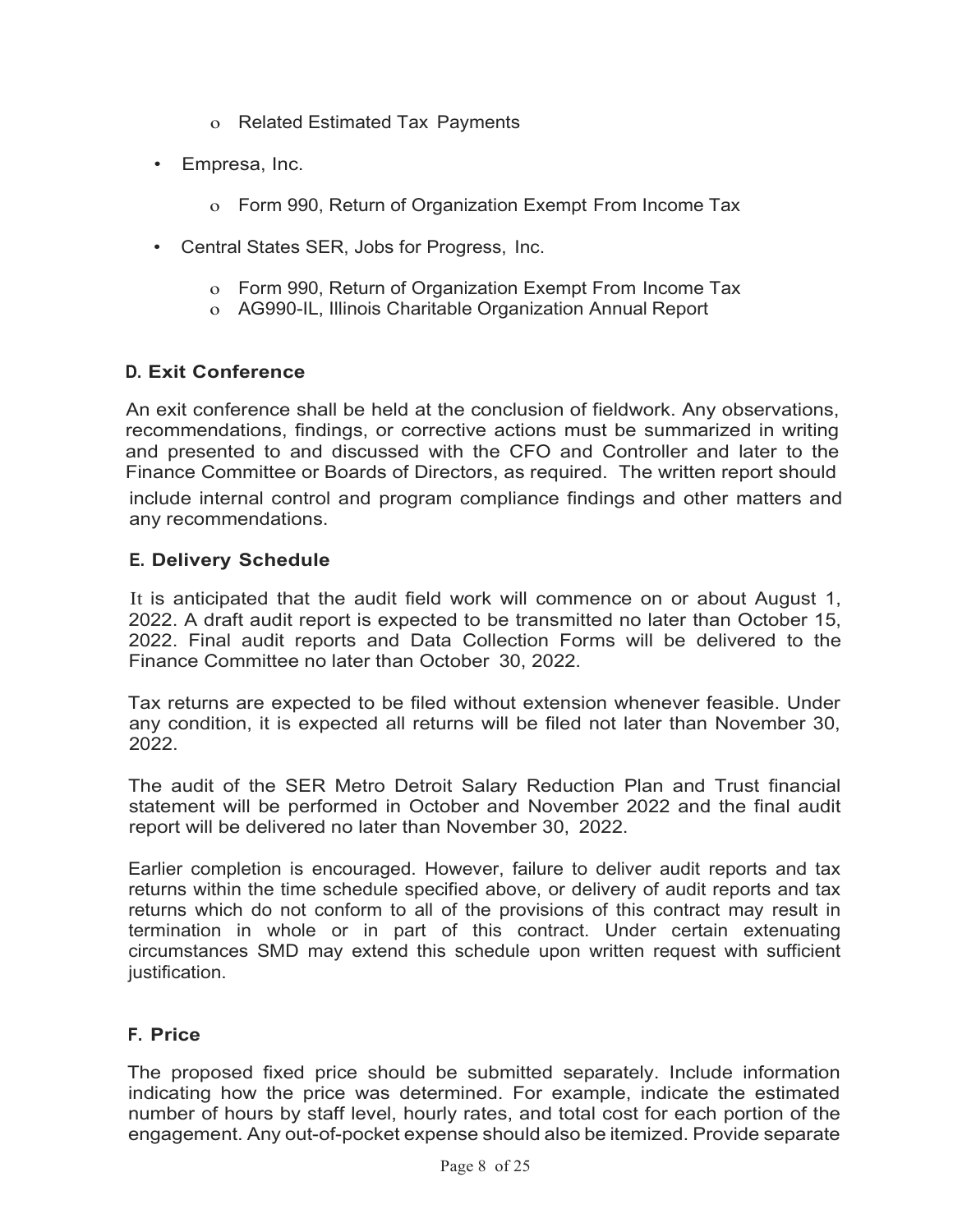cost for the Audit and for the tax reporting as described earlier.

# **G. Payment Provisions**

Payment on invoices to SMD will be made when SMD has determined that the work effort invoiced has been completed satisfactorily.

Progress payments will be allowed to the extent that SMD can determine that satisfactory progress is being made. Payment shall be made within thirty (30) days of the receipt of an accurate and appropriate invoice. The final invoice will be paid within thirty *(30)* days of its receipt or upon the receipt, acceptance, and approval by SMD of the final report whichever is later.

### **H. Audit Review**

All audit reports prepared under this contract will be reviewed by SMD and its governing body and potentially it's funding sources to ensure compliance with the General Accounting Office, Government Audit Standards and other appropriate audit guides.

# **I. Work Papers**

Upon request, the selected respondent will provide copies of all work papers pertaining to any findings and questioned costs determined in the audit. The work papers must be concise and provide the basis for the findings and questioned costs as well as an analysis of the problem.

All work papers must be retained by the CPA firm for a period of five years following the date of submission of the Final Report to the SMD Board of Directors, or until all or any litigation, questioned, or disallowed costs are resolved, whichever is later.

All work papers must be made available for examination by authorized monitors, and/or representatives of the United States Department of Labor, the Comptroller General, the General Accounting Office, Auditors of the states of Michigan, Illinois, and Texas, Workforce Boards and any other governing bodies.

### **J. Governing Provisions and Limitations**

The purpose of this RFQ is to ensure maximum, open, and free competition in the solicitation of and procurement of the services described above. This RFQ is not to be considered as a purchase agreement or contract, or as a commitment of any kind; nor does it obligate SMD to award any contract or pay for costs incurred prior to the execution of a contract unless such costs are specifically authorized in writing **by SMD.**

SMD reserves the right to:

• Accept or reject any or all RFQs received, or to cancel or reissue this RFQ in part or its entirety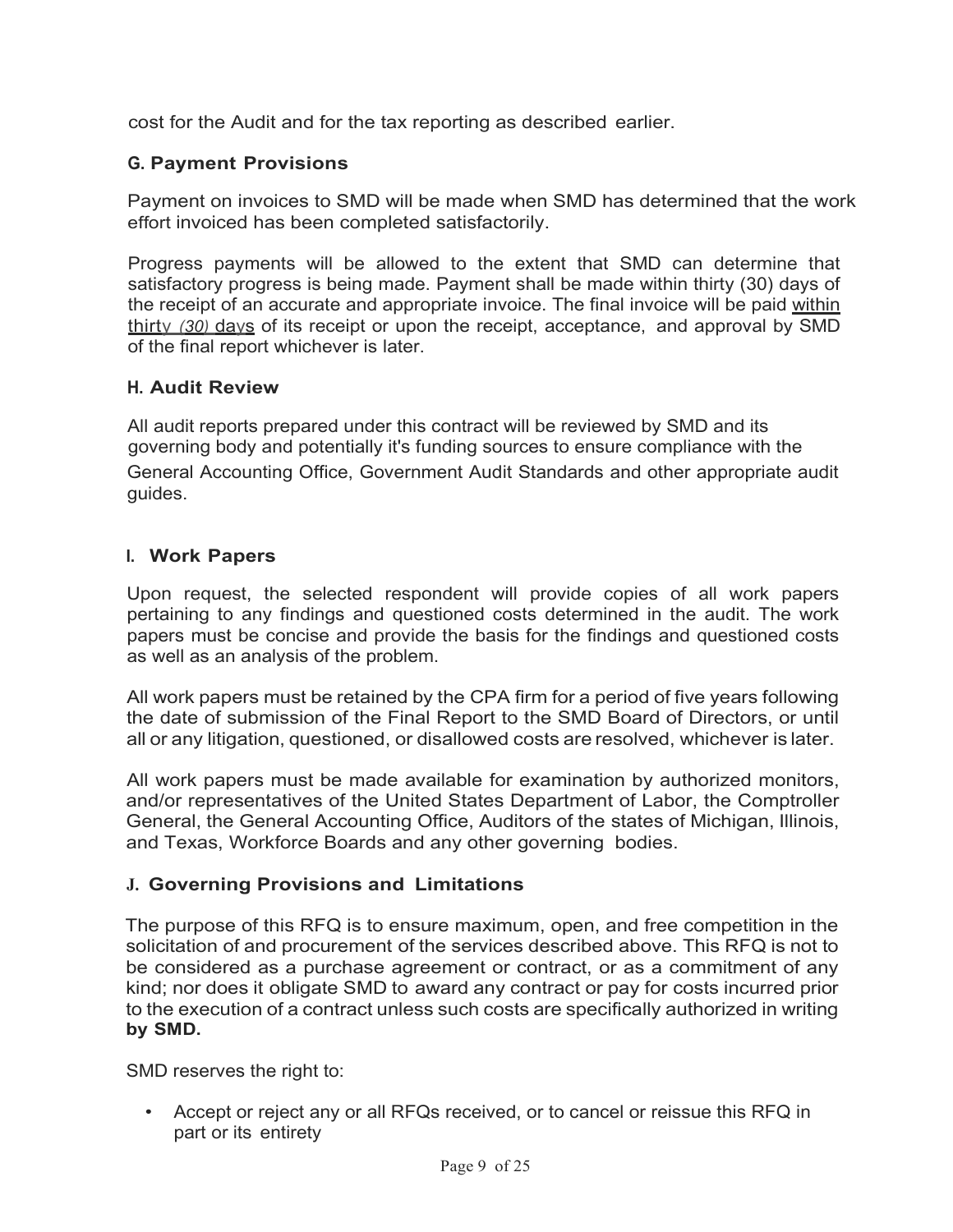- Award a contract for any services that SMD determines, at its sole discretion, is in its best interest
- Award a contract to other than the lowest cost/priced respondent
- Reject any qualifications that fails to confirm the requirements of this RFQ<br>• Contact any individual or entity listed in the RFQ or otherwise known to SM
- Contact any individual or entity listed in the RFQ or otherwise known to SMD, who may have knowledge of the respondent's experience, performance, and qualifications
- Request additional information from any and all respondents

Respondents shall not, under penalty of law, offer or provide any gratuities, favors, or anything of monetary value to any officer, member, employee, or agent of SMD for the purpose of having an influencing effect toward their own RFQ or any other RFQ submitted hereunder. In addition, no employee, officer, or agent of SMD shall participate in the selection, award or administration of a contract

supported by Federal funds, if a conflict of interest, real or apparent, would be involved.

Respondents shall not engage in any activity that will restrict or eliminate competition. Violation of this provision may cause a RFQ to be rejected. This does not preclude joint ventures or subcontracts that are fully disclosed in the RFQ.

The contents of a successful RFQ may become a contractual obligation if selected for award. Failure of the respondent to accept this obligation may result in cancellation of the award. No pleas of errors or mistakes shall be available to the successful respondent as a basis for release of proposed services at stated price/cost. Any damages accruing to SMD as a result of the respondent's failure to deliver the proposed goods and services may be recovered from the respondent.

A contract with the selected respondent may be withheld, at SMD's sole discretion, if issues or questions of compliance are not satisfactorily resolved. Award of services may be withdrawn if resolution is not satisfactory to SMD.

SMD reserves the rights to clarify, explain, or verify any aspect of a response to this RFQ, and to require the submission of any price, technical, or other revision to the RFQ that results from negotiations conducted.

# **K. Confidentiality**

The respondent agrees to keep information related to all contracts in strict confidence. Other than the reports submitted to SMD and those required by regulations, the respondent agrees not to publish, reproduce, or otherwise divulge such information in whole or part, in any form, or authorize or permit others to do so, taking such reasonable measures as are necessary to restrict access to the information, while in the respondent's possession, to the employees on the respondent's staff who must have the information on a "need-to-know" basis. Respondent agrees to immediately notify, in writing, SMD's authorized representative in the event the respondent determines or has reason to suspect a breach of this requirement.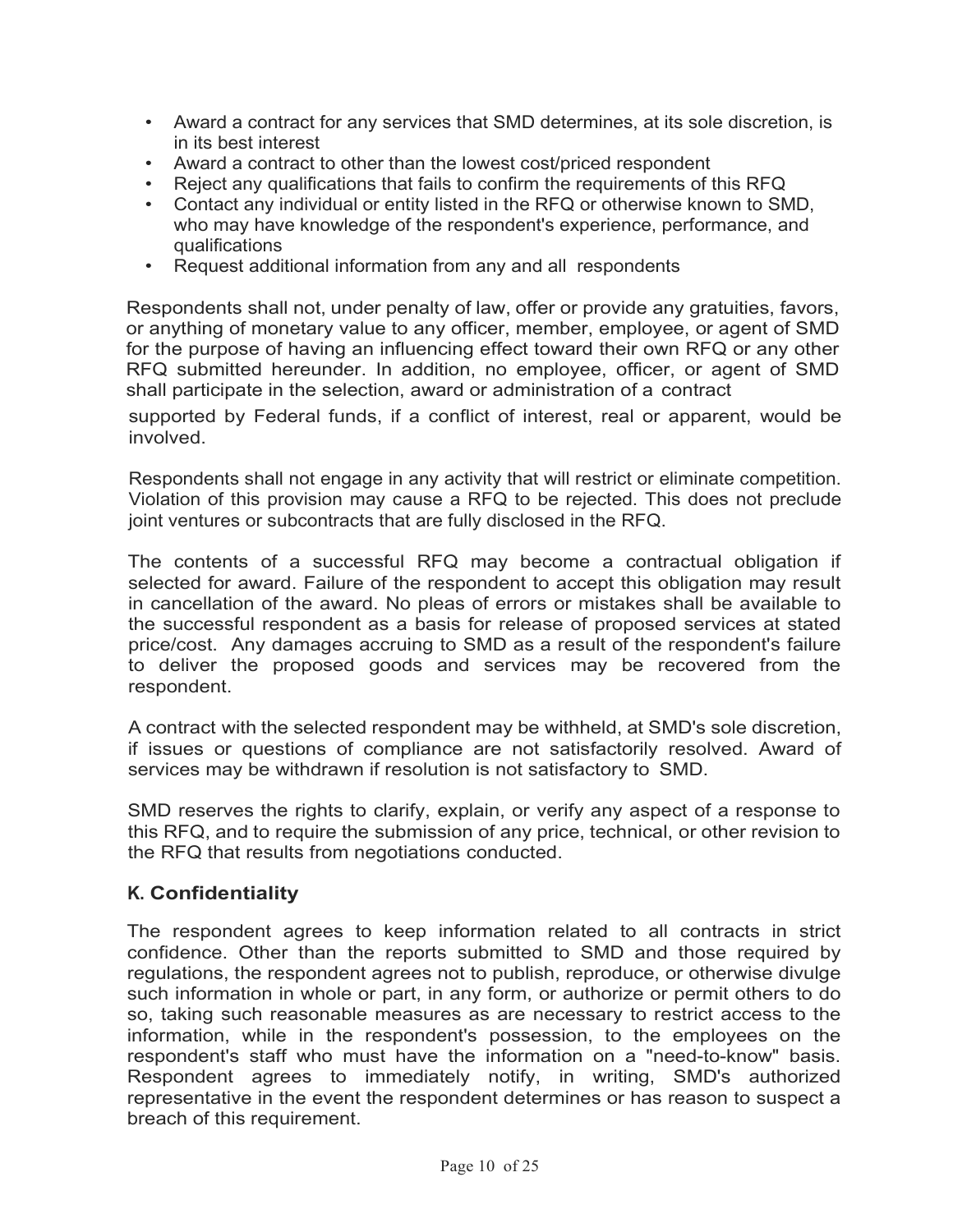# **L. AICPA Professional Standards**

The respondent must assert that the CPA firm is bound by the following Ethics Interpretations:

AICPA Professional Standards states:

*Ethics Interpretation (formerly) 501-3* - *Failure to follow standards and/or procedures or other requirements in governmental audits. Engagements for audits of government grants, government units or other recipients of government monies typically require that such audits be in compliance with government audit standards, guides, procedures, statutes, rules and regulations, in addition to generally accepted auditing standards. If a member has accepted such an engagement, and undertakes an obligation to follow specified*

*government audit standards, guides, procedures, statutes, rules and regulations, in addition to generally accepted auditing standards, he is obligated to follow such requirements. Failure to do so is an act discreditable to the profession in violation of Rule 501, unless the member discloses in his report the fact that such requirements were not followed and the reasons therefore.*

# *Section 3.* **-** *Technical Qualifications*

The RFQ shall have as a minimum include the following:

### **A. Prior Auditing Experience**

Describe your prior auditing experience including the names, addresses, contact persons, and telephone numbers of organizations audited. Experience should include relevant audit experience with the following:

- Nonprofit organizations
- Similar programs funded by the U.S. Departments of Labor, Education and Health & Human Services.
- Similar county or local government activities
- Commercial entities receiving funding from the Federal Government
- Entities that function with separate control environments in multiple locations
- Non-profit organizations that exert control over other nonprofit and for profit organizations

### **B. Organization, Size, and Structure**

Describe your organization, size [in relation to the audits and tax preparation performed], and structure. Include a copy of the firm's most recent Peer Review, letter of response if applicable and acceptance letter from the peer review governing body.

### **C. Staff Qualifications**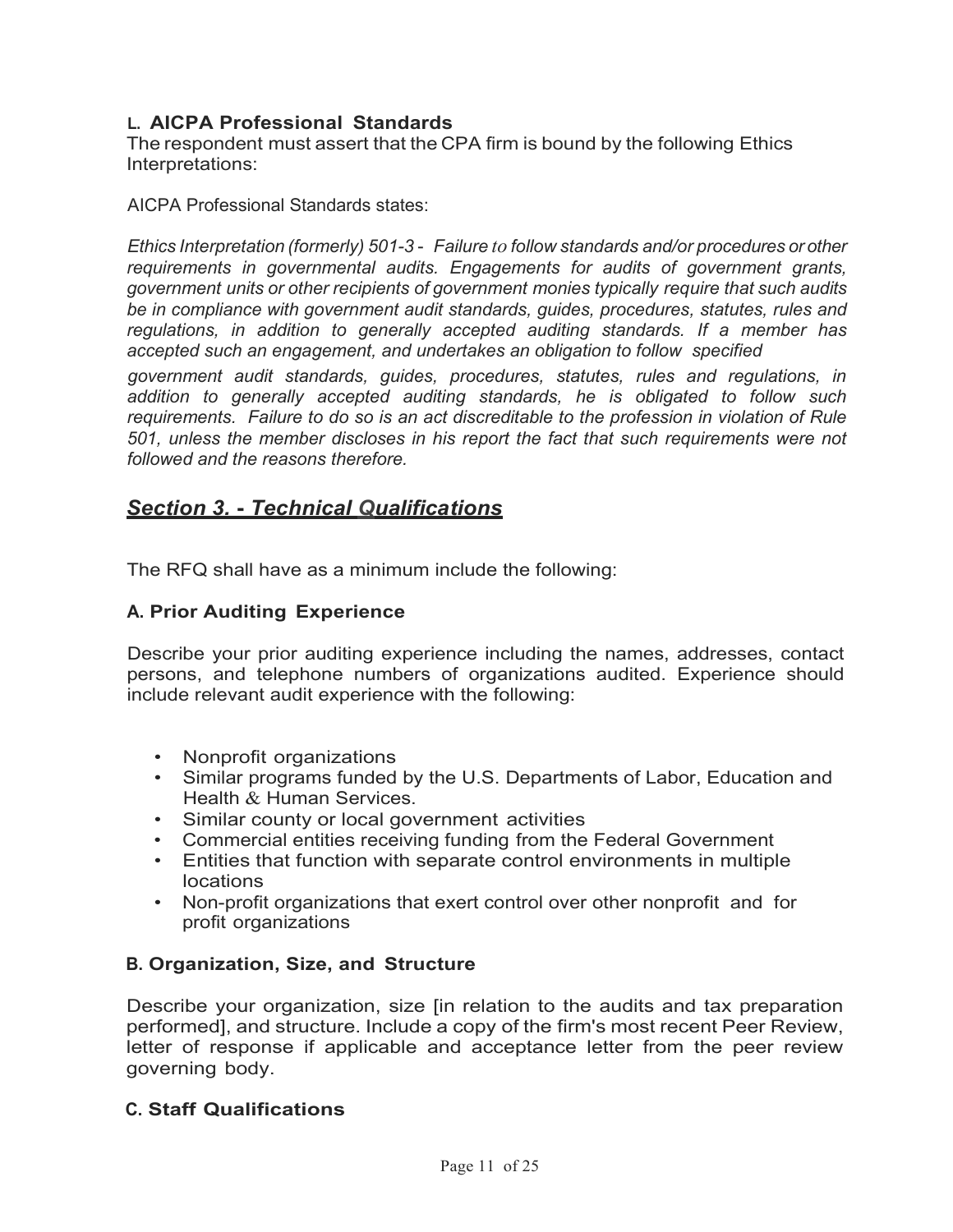Describe the qualifications of the staff to be assigned to the audits, tax services, and other functions related to this RFQ. Descriptions must include:

- Composition of Audit team
- Overall supervision to be exercised
- Prior experience of the individual audit team members

Include resumes of the staff assigned to the audit and tax preparation. Include education, position in the firm, years and scope of experience, continuing professional education, state(s) in which licensed as a CPA and other relevant information.

# **D. Understanding of Work to be Performed**

Describe your understanding of work to be performed, including audit procedures, tax preparation, estimated hours and other pertinent information.

# **E. Certifications**

Certifications enclosed with this RFQ must be signed and included as an attachment to your RFQ. Certifications must have an original signature. The publications listed in the Certifications will not be provided by SMD since SMD desires to only contract with firms already familiar with these publications.

# *Section 4.* **-** *RFQ Evaluation*

### **A Instruction on RFQ Submission**

**1.** RFQ Schedule

| <b>Activities</b>                      | <b>Dates</b>     |  |  |
|----------------------------------------|------------------|--|--|
| Issuance of RFQ                        | May 02, 2022     |  |  |
| <b>Questions &amp; Answers</b>         | May 06, 2022     |  |  |
| <b>Qualifications Due</b>              | Jun 10, 2022     |  |  |
| Interviews (optional)                  | TBD              |  |  |
| Approval                               | TBD              |  |  |
| <b>Contract Anticipated Start Date</b> | <b>July 2022</b> |  |  |

### **2.** Responses Deadline

RFQs must be submitted no later than 4:00 p.m. (EST) on Friday, Jun 10, 2022. RFQs received after that time will not be accepted regardless of the circumstances.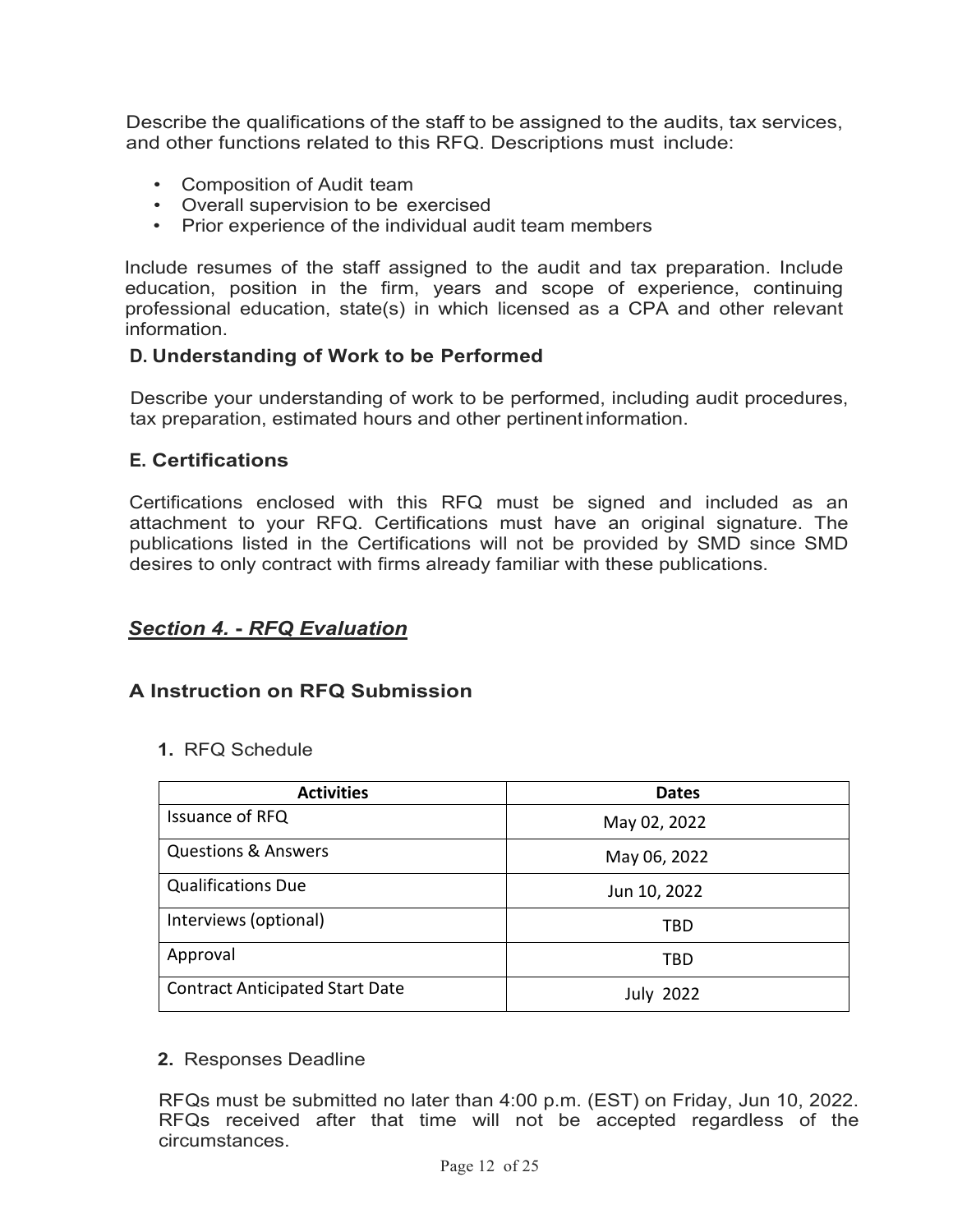All submittals must be emailed to the Authorized Contact:

#### Jane Li **Controller** Email: [Jli@sermetro.org](mailto:Jli@sermetro.org)

The timely delivery of RFQs is the sole responsibility of the Offeror. SMD is not responsible for any failures and/or errors of omission. Disputes concerning late or non-delivered RFQs cannot be appealed. Any RFQs or amendments received after the specified deadline will not be considered and will be deemed as late and non-responsive – **NO EXCEPTIONS**.

**3.** Issuance and Availability of RFQ

This RFQ is issued Monday, May 2, 2022. The RFQ Package may be obtained electronically on line at our website:

<https://sermetro.org/request-for-proposals-rfps/> https://sercohq.com/about-us/request-for-proposals-rfps/

Offerors may submit questions in writing no later than Friday May 6, 2022 prior to 4:00 p.m. (EST). Inquiries should be directed to Jane Li, [JLi@sermetro.org.](mailto:JLi@sermetro.org.)

**4.** Conditions of Qualifications

All costs incurred in the preparation of a RFQ responding to this RFQ will be the responsibility of the prospective contractor and will not be reimbursed **by SMD.**

**5.** Right to Reject

SMD reserves the right to reject any and all RFQs received in response to this RFQ. A contract for the accepted qualification will be based upon the factors described in this RFQ.

**6.** Format

One electronic copy must be submitted by the deadline. All documents submitted must be legible and complete. SMD is not responsible for copying incomplete RFQs.

**7.** Notification of Award

It is expected that a decision selecting the successful audit firm will be made within three (4) weeks of the closing date for receipt of RFQs. Upon conclusion of final negotiations with the successful audit firm, all prospective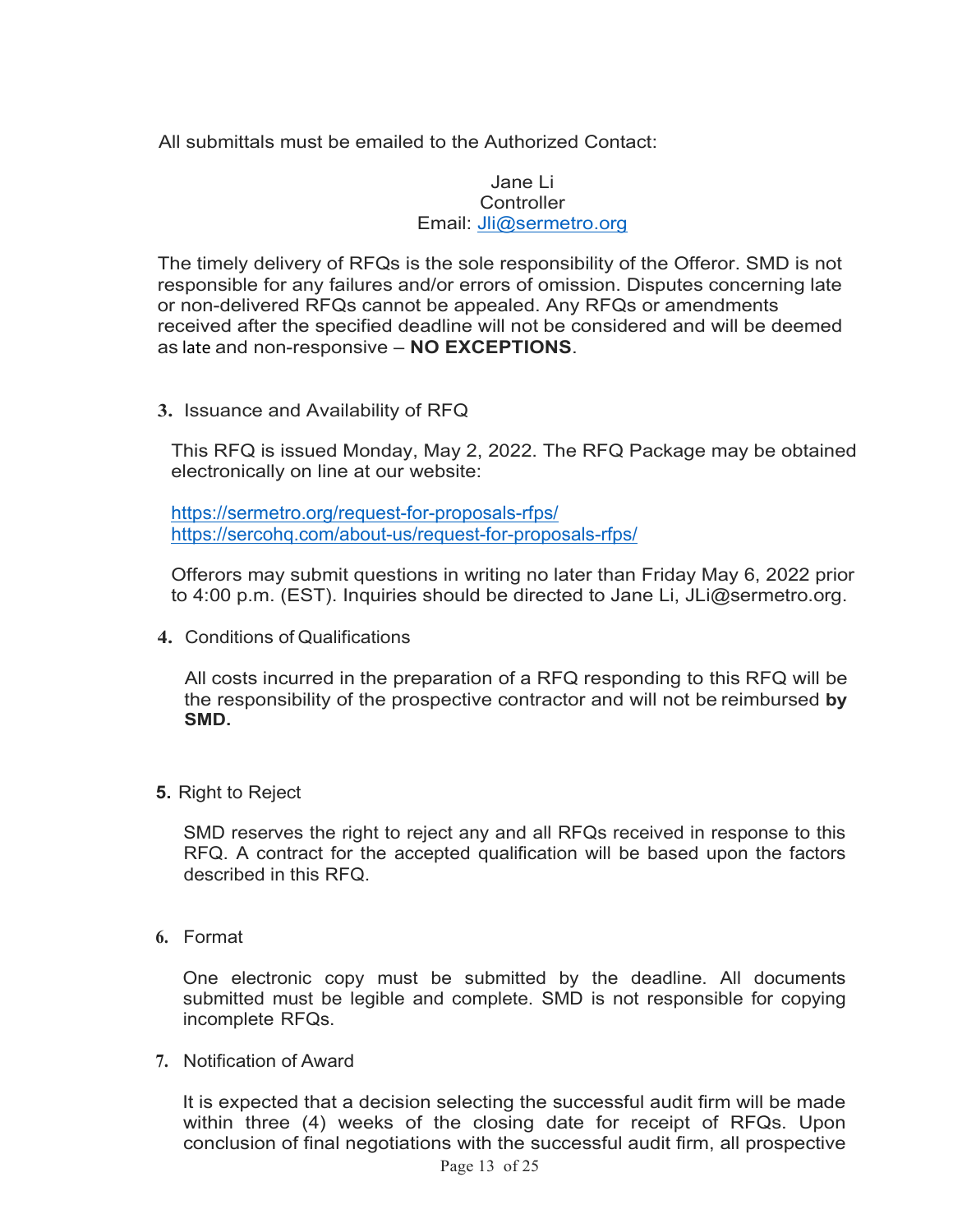contractors submitting RFQs in response to this RFQ will be informed in writing of the name of the successful audit firm.

# **B. Submission of RFQs**

All RFQs must include the following information in the order stated:

- 1. The RFQ cover sheet must identify an engagement partner, as well as the signatory authority, with the legal authority to enter into legal agreements on behalf of the RFQ organization.
- 2. A transmittal letter to include:
	- a. Respondent's understanding of this RFQ, its requirements, and services to be performed
	- b. A statement from the authorized signatory that the qualification is valid for 90 days after the submittal deadline
	- c. A positive statement of commitment to perform the services within the period specified
- 3. The transmittal letter attachment shall include:
	- a. Detailed fee information based on and including the following, using Attachment A of the RFQ:
		- i. Categories of audit staff level
		- ii. Total estimated hours by category of audit staff
		- iii. Per hour fee to be charged for each category or audit staff
		- iv. Direct cost incurred for reasonable staff travel
		- v. Reporting processing.
	- b. Other out of pocket expenditures
	- c. Provisions for unforeseenproblems
	- d. Description of progress billings
	- e. Names and contact information of persons authorized to make representations for your firm
	- f. Statement of fact that person signing the letter is authorized to legally bind your firm
	- g. Specify that the engagement partner is a CPA and provide his/her license number
- 4. A description of the responding firm's qualifications in the following areas:
	- a. Current relevant 2 CFR part 200, subpart F (formally A-133) and other non-profits detailing how the engagement is relevant. List references of no less than four previous engagements and contact persons.
	- b. Past experience should include a discussion of size and complexity of relevant engagements.
	- c. Education and/or experience of key staff members who will be assigned to the audit. In particular, the key staff members experience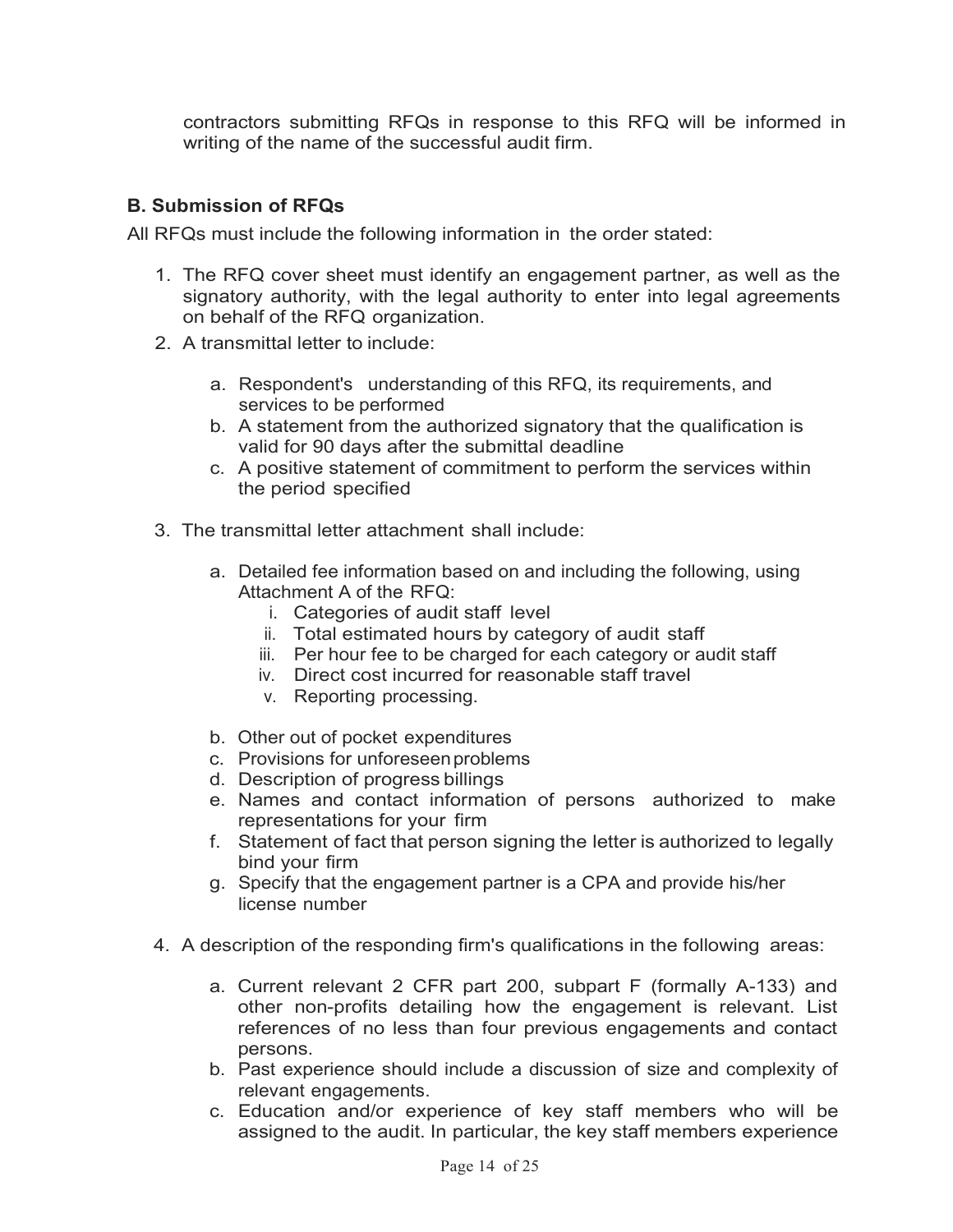with government funded programs and 2 CFR part 200, subpart F (formally A-133) audits. Include pertinent ongoing education and training

- d. Firm's experience and knowledge of employment and training programs and other human services and funding
- e. Other support that the audits staff, local office, and other offices can provide to SMD
- 5. Profile of the Respondent Firm
	- a. Location of the office(s) from which this work is to be performed
	- b. Range of activities performed by these offices
	- c. Reference how the firm is professionally licensed
	- d. Copy of your most recent peer review report and letter of response and acceptance by peer review governing body
	- e. A copy of your current M/WBE certification, if applicable
	- f. Suspension/Debarment Certification Attachment B
	- g. Drug-Free Workplace Certification Attachment C
	- h. Certification of Bidder Attachment D
	- i. Affirmation that the firm meets independence requirements
	- j. Affirmation that the firm does not have a record of substandard audit work
	- k. Liability coverage of firm (submit proof of insurance)
- 6. Firms approach to the examination

Submit an Audit Plan (Statement of Work) giving time estimates and staff levels assigned for each significant segment. Individual staff members should be named and their titles provided. Any planned use of specialists should be specified. The Audit Plan must state that the examination will be in accordance with Generally Accepted Auditing Standards as included in the Statements of Auditing Standards promulgated by the American Institute of Certified Public Accountants; the General Accounting Office Standards for Audit of Governmental Organizations, Programs, Activities, and Functions (latest revision); the General Accounting Office Guidelines of Financial Compliance to laws and regulations set forth in the applicable OMB Circulars.

The Audit Plan should include a discussion of how the CPA firm approaches tests of control when dealing with multiple locations that have significantly separate reporting environments. The Audit Plan must also address how the CPA firm would design and conduct compliance testing in multiple locations that expend federal awards.

7. Other Considerations

Provide a statement that if conditions are discovered that lead to the belief that material errors, defalcations, or other irregularities may exist, or if any other circumstances are encountered that require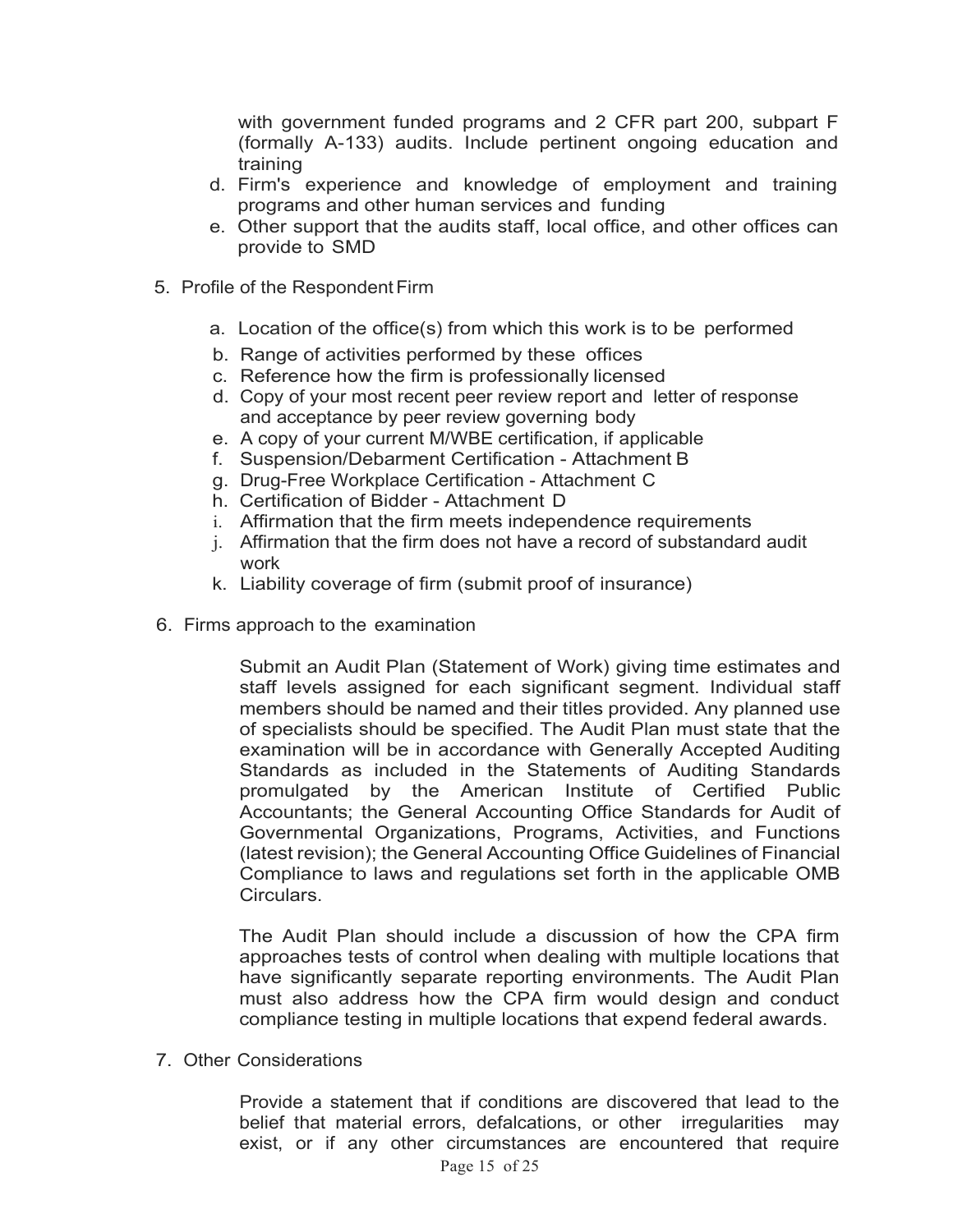extended services, the auditor will promptly advise the President and Audit Committee of SMD. Provide a statement that no extended services will be performed unless they are authorized in the contractual agreement or in an amendment to the agreement.

### **C. Selection Process**

The RFQ selection process includes the evaluation, rating, and ranking of the RFQs by SMD staff. After evaluation,

recommendation(s) for selection to negotiate a contract will be made to the full board. All respondents to this RFQ shall be notified of their status by mail.

In the selection and award of goods or services procured under this RFQ, SMD shall ensure:

- Awards shall be made only to responsible respondents who have demonstrated ability to perform based upon delivering comparable or related services
- Staff and organization qualifications, including a satisfactory record of past performance and experience
- All qualifications considered are received on time and are responsive to the specifications of the RFQ
- Positive efforts are made to utilize MWBE's (Minority/Women-owned Business Enterprises) in the provisions of program services

SER may, at its own discretion, request oral presentations or discussions with the most qualified respondents.

# **E. Equal Opportunity**

It is the policy of SMD to encourage and support equal opportunity in the purchase of services. No person shall, on the grounds of race, color, religion, sex, handicap, national origin, age, citizenship, sexual orientation, marital status, political affiliation, or belief, be discriminated against under any program or activity receiving Federal funds.

### **F. Nonresponsive RFQs**

Qualifications may be judged as nonresponsive and removed from further consideration if any of the following occur:

- The RFQ is not received timely in accordance with the terms of the RFQ
- The RFQ does not follow the specified format
- The RFQ does not include the Certifications
- The RFQ is not adequate to form a judgment by the reviewers that the proposed undertaking would comply with Government Audit Standards of the U.S. Comptroller General.

### **G. RFQ Evaluation**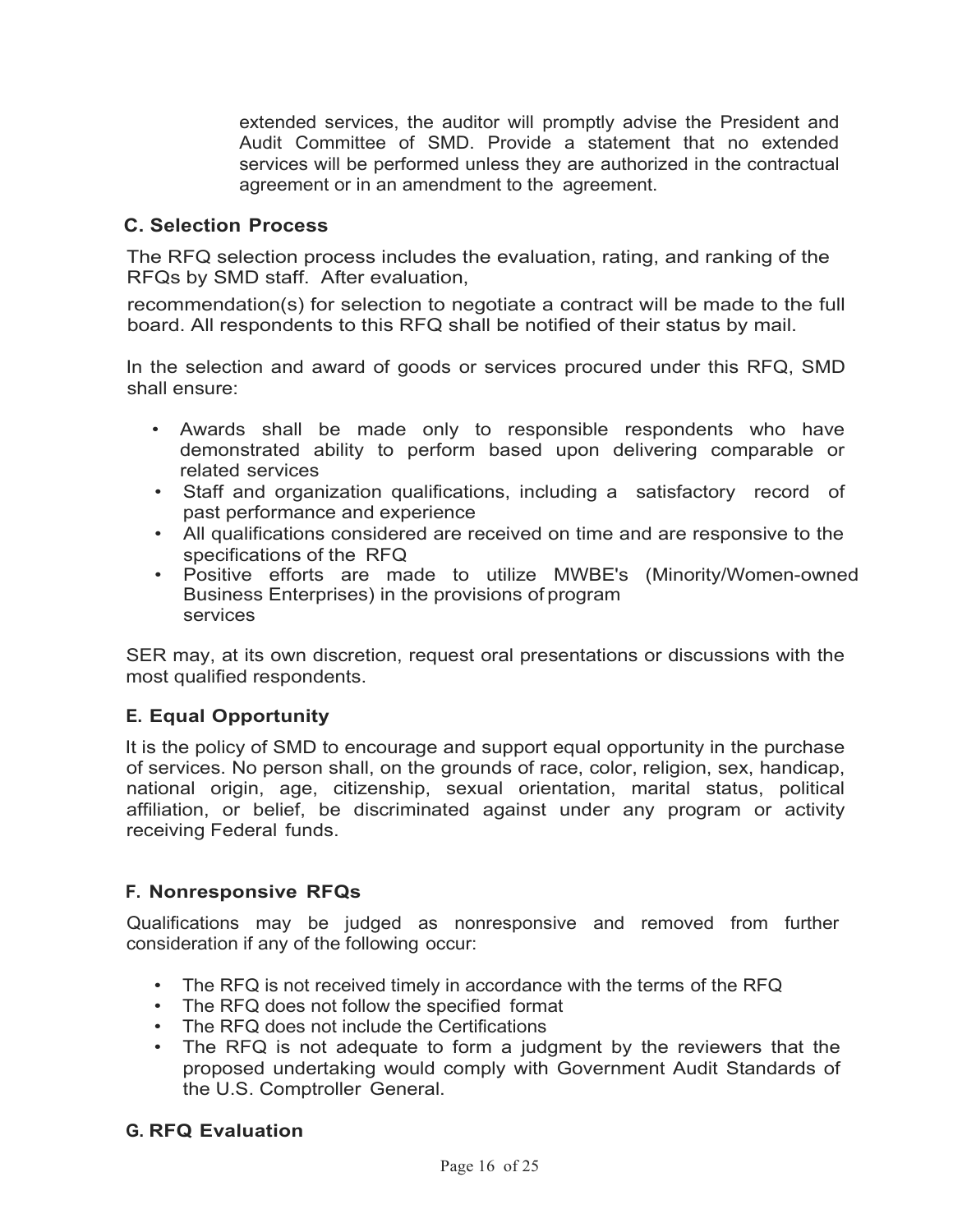Only RFQs submitted on a timely basis will be evaluated, using the following criteria and point system.

# **Demonstrated Effectiveness - 65 points**

Points will be awarded for the effectiveness of the respondent in delivering comparable or related services upon the following criteria:

- Past experience of responding firm and availability of respondent's staff with professional qualifications and technical abilities, including the extent of proposed assigned staff's prior experience with 2 CFR part 200, subpart F (formally OMB A-133) auditing
- Experience MIP Fund Accounting computer software
- Respondent's participation intrainingandcontinuingprofessionaleducationinauditing governmental programs, functions and activities
- Whether the respondent has a quality control system in place, and whether the respondent participates in an external quality peer review program
- Respondent's capability to audit computerized accounting systems
- Evaluation of Statement of Work/Audit Plan
- Other support, the audit staff, local offices, the ability to meet deadlines, and adequate staff resources

# **Reasonableness of Cost - 35 Points**

Proposed cost shall be evaluated based on:

- All fees, including the provision for unforeseen problems, and commitment to perform the audit within the SER time constraint
- The reasonableness of cost for the services proposed
- The detail of estimated hours, hourly rates for various staff, and the estimated reimbursable expenses

# **MWBE Bonus Points – 5 Points**

- Five bonus points will be awarded to responsive Qualifications certified by the State-level MWBE development programs or another bona fide certifying agency.
- MWBE's must indicate their certification number and the certifying agency on the Proposal Cover Sheet
- Attach a copy/Certification must be current.

# **Total points - 105**

### **H. Review Process**

SMD may, at its discretion, request presentations by or meetings with any or all responding firms to clarify or negotiate modifications to the RFQs. However, SMD reserves the right to make an award without further discussion of the RFQs submitted. Therefore, RFQs should be submitted initially on the most favorable terms, from both technical and price standpoints, which the responding firms can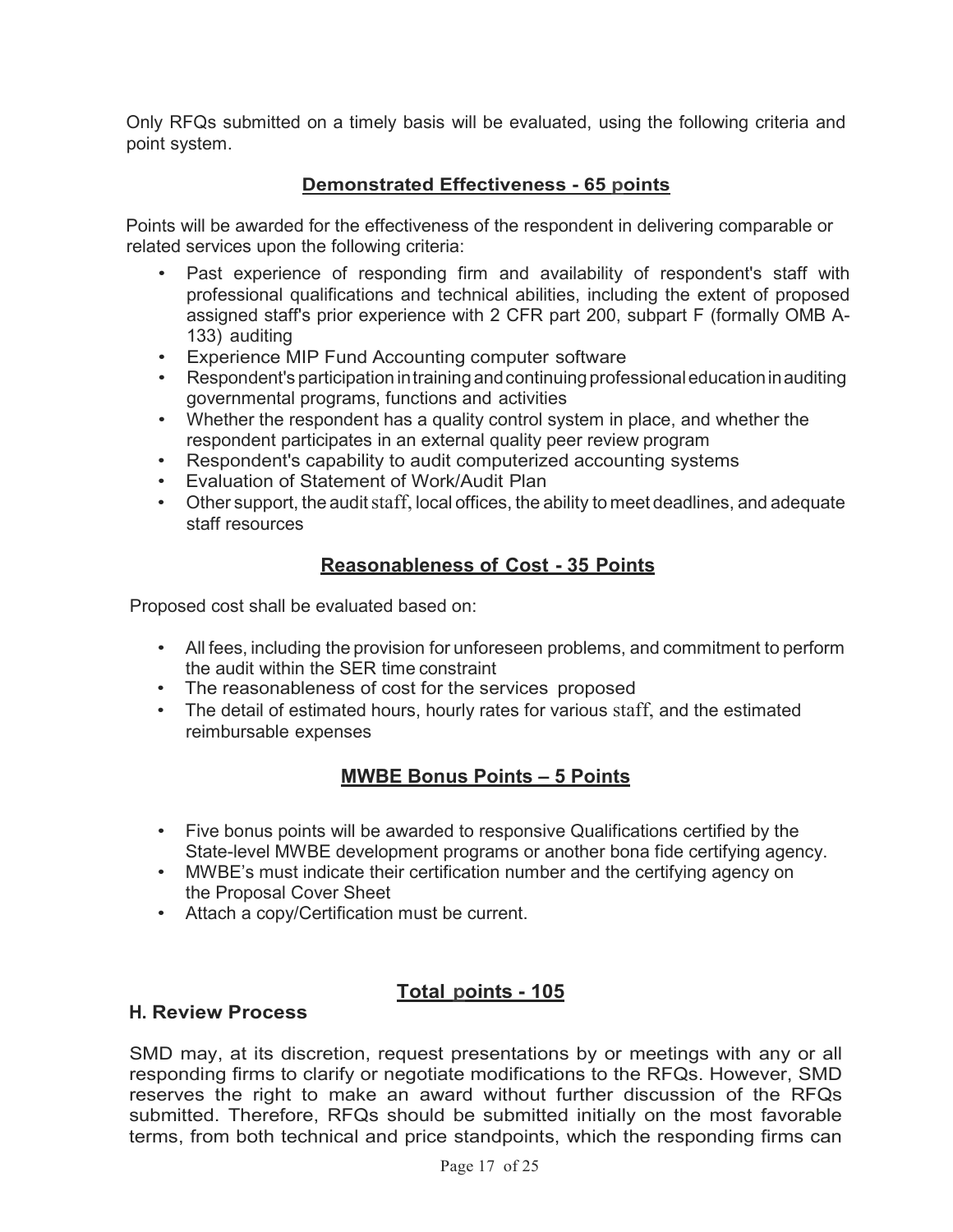propose. SMD contemplates award of the contract to the responsible respondent with the highest total points.

### **I. Response Forms**

RFQ Cover Sheet Detailed Fee Information - Attachment A Suspension/Debarment Certifications - Attachment B Drug-Free Certification - Attachment C Certification of Bidder - Attachment D Certificate Regarding Conflict of Interest - Attachment E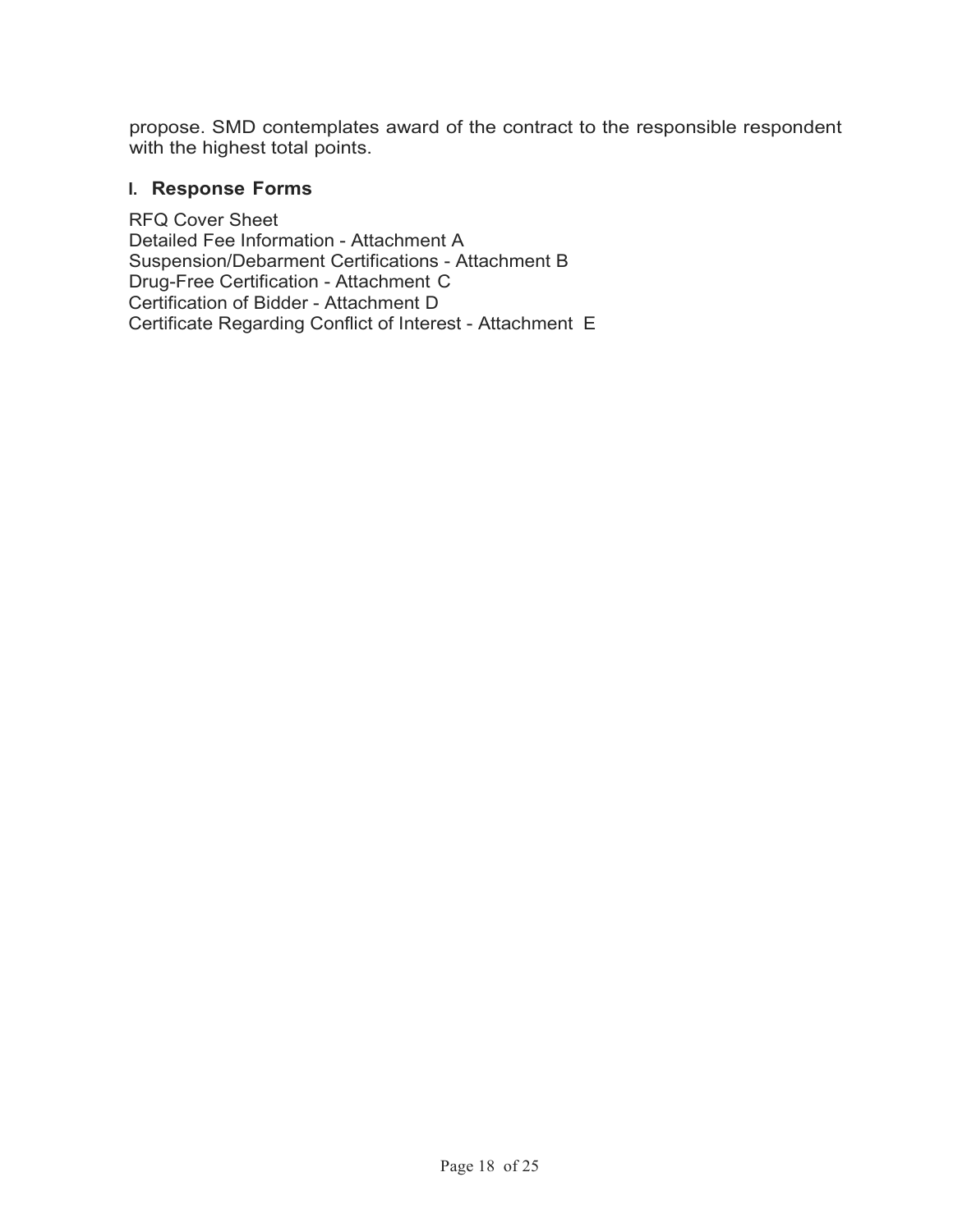# **RFQ COVER SHEET**

| Legal Name of Organization     |  |
|--------------------------------|--|
| <b>Authorized Signer</b>       |  |
| <b>Title</b>                   |  |
| <b>Mailing Address</b>         |  |
|                                |  |
|                                |  |
|                                |  |
| Physical Address, if different |  |
|                                |  |
|                                |  |
|                                |  |
| <b>Telephone Number</b>        |  |
| Fax Number                     |  |
| <b>Contact Person Name</b>     |  |
| <b>Contact Person Title</b>    |  |
| <b>Entity Type</b>             |  |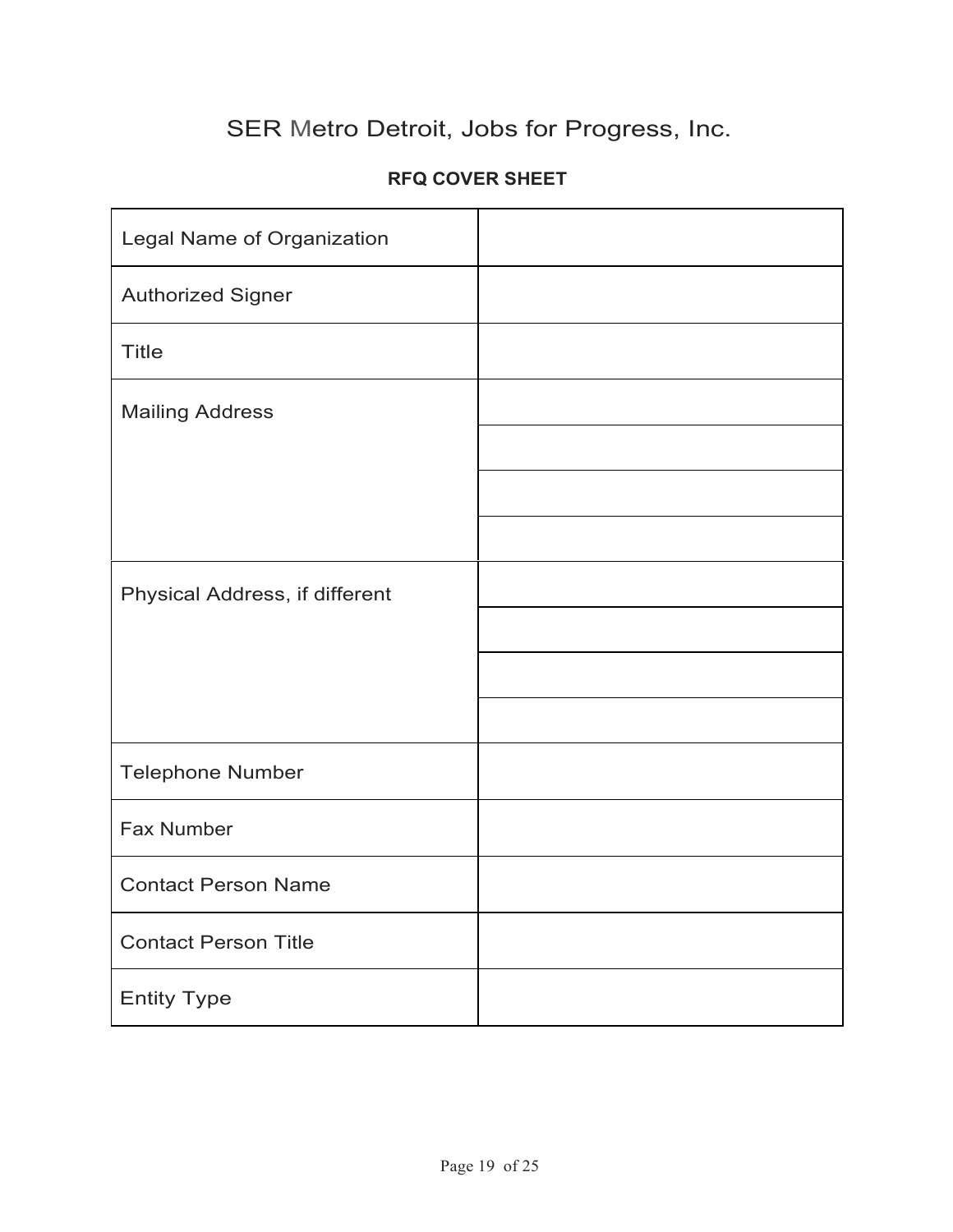# **Detailed Fee Information**

| <b>Staff Member</b> | Years of<br>Experience | Staff level | Hourly Fee      | Number of<br>Hours | <b>Total Cost</b> |
|---------------------|------------------------|-------------|-----------------|--------------------|-------------------|
|                     |                        |             |                 |                    |                   |
|                     |                        |             |                 |                    |                   |
|                     |                        |             |                 |                    |                   |
|                     |                        |             |                 |                    |                   |
|                     |                        |             |                 |                    |                   |
|                     |                        |             |                 |                    |                   |
|                     |                        |             |                 |                    |                   |
|                     |                        |             |                 |                    |                   |
|                     |                        |             | $T + 101$ $T^2$ |                    |                   |

Total Staff Cost

#### Other Expenditures/ Estimate Out-of-Pocket Cost

| (Please Describe each item)  | Cost |
|------------------------------|------|
|                              |      |
|                              |      |
|                              |      |
|                              |      |
|                              |      |
|                              |      |
|                              |      |
|                              |      |
| <b>Total Other</b>           |      |
| Unforeseen Problem Allowance |      |
| <b>Grand Total</b>           |      |

**Attachment A**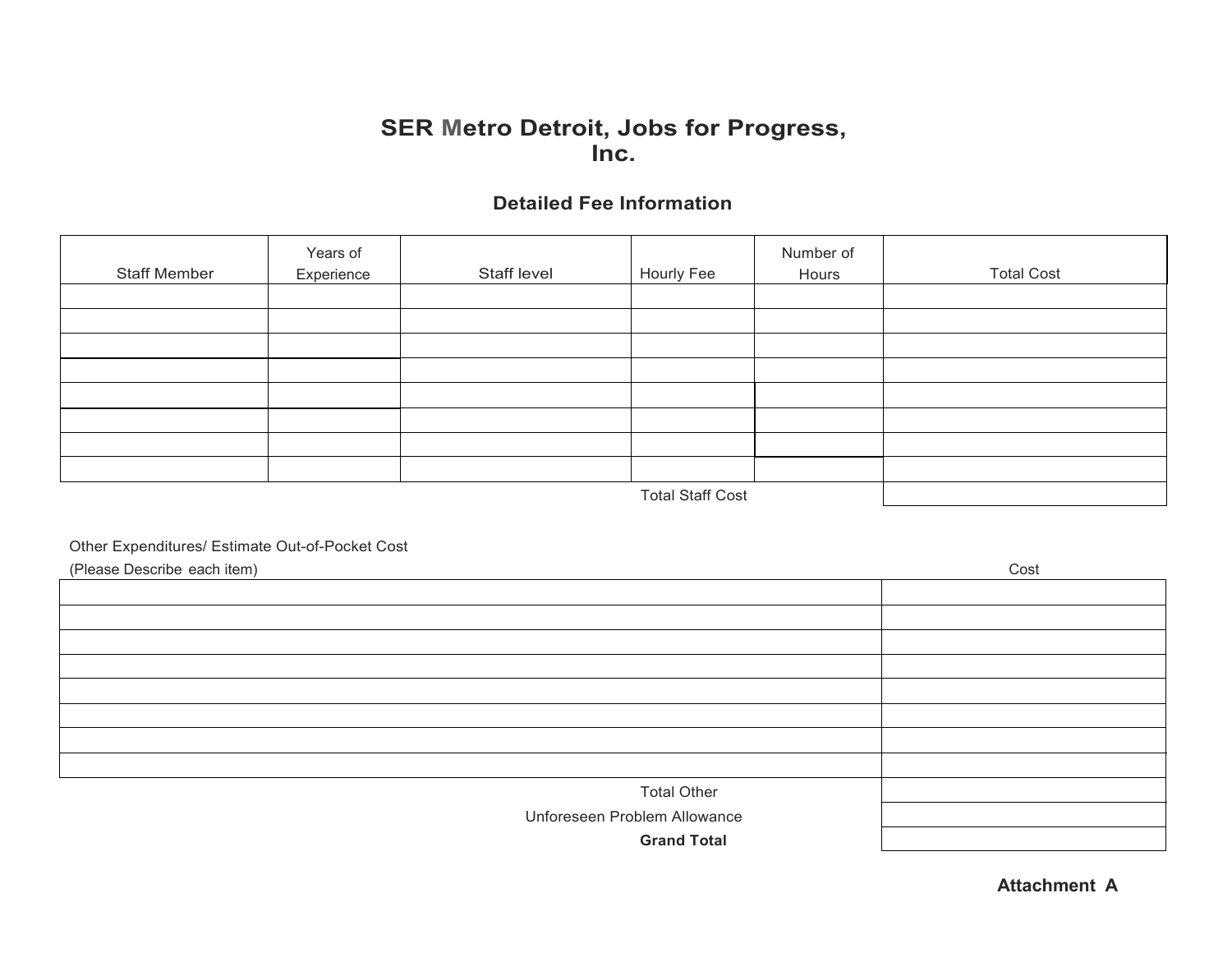### **Certification Regarding Debarment Suspension, Ineligibility, and Voluntary Exclusion Lower Tier Covered Transactions**

This Certification is required by regulations implementing Executive Order 12549, Debarment and Suspension, 20 CFR Part 98. The regulations were published as Part VII of the May 26, 1988 Federal Register (pages 1916019211).

- 1. The prospective recipients of Federal assistance funds certifies, by submission of this RFQ, that neither it nor its principals are presently debarred, suspended, proposed for debarment, declared ineligible, or voluntarily excluded from participation in this transaction by any Federal department or agency.
- 2. Where the prospective recipient of Federal assistance funds is unable to certify to any of the statements in this certification, such prospective participants shall attach an explanation to this RFQ.

Name of Authorized Representative Title

Signature Date

**Attachment B**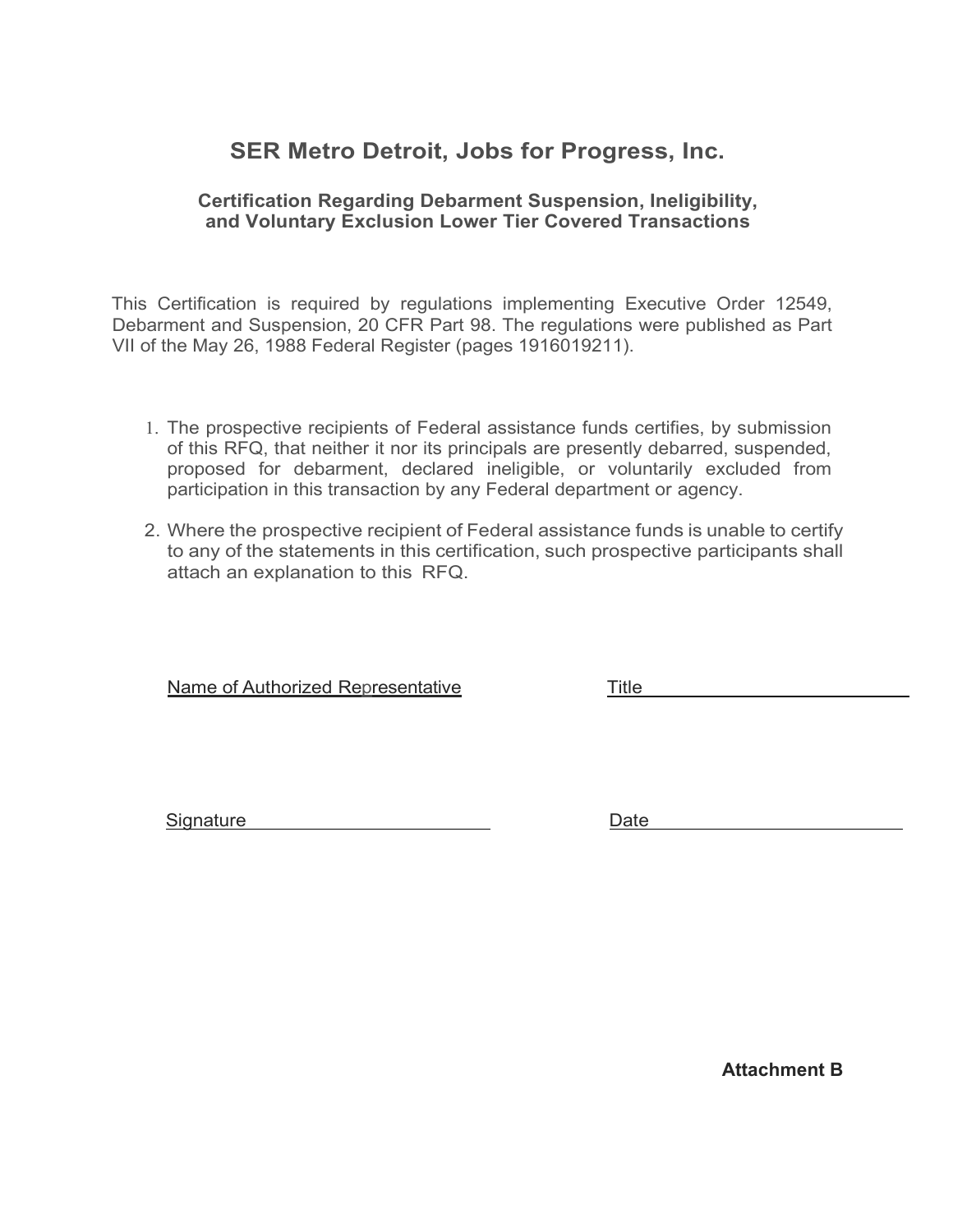# **Certification Regarding Drug-Free Workplace**

The grantee certifies that it will or will continue to provide a drug-free workplace by:

- 1. Publishing a statement notifying employees that the unlawful manufacture, distribution, dispensing, possession, or use of a controlled substance is prohibited in the workplace and specifying the actions that will be taken against employees for violation of such prohibition.
- 2. Establishing an outgoing drug-free awareness program to inform employees about:
	- a. The dangers of drug abuse in the workplace
	- b. The grantee's policy of maintaining a drug-free workplace
	- c. Any available drug counseling, rehabilitation, and employee assistance programs
	- d. The penalties that may be imposed upon employees for drug abuse violations occurring in the workplace.
- 3. Making it a requirement that each employee to be engaged in the performance of the grant be given a copy of the statement required by paragraph 1.
- 4. Notifying the employee in the statement required by paragraph 1 that, as a condition of employment under the grant, the employee will:
	- a. Abide by the terms of this statement;
	- b. Notify the employer in writing of his or her conviction for a violation of a criminal drug statute occurring in the workplace no later than five calendar days after such violation.
- 5. Notifying the agency in writing, within ten calendar days after receiving notice under subparagraph 4b from an employee or otherwise receiving actual notice of such conviction. Employers of convicted employees must provide notice, including position, title, to every grant officer or other designee on whose grant activity the convicted employee was working, unless the Federal agency has designated a central point for the receipt of such notices. Notice shall include the identification numbers(s) of each affectedgrant.
- 6. Taking one of the following actions, within 30 calendar days of receiving notice under subparagraph 4b, with respect to any employee who is so convicted:
	- a. Taking appropriate personnel action against such an employee, up to and including termination consistent with the requirements of the Rehabilitation Act of 1973, as amended.
	- b. Requiring such employee to participate satisfactorily in a drug abuse assistance or rehabilitation program approved for such purposes by a Federal, State, or local health, law enforcement, or other appropriate agency.
- 7. Making good faith effort to continue to maintain a drug-free workplace through implementation of paragraphs 1, 2, 3, 4, 5, and 6.

Name of Applicant Organization: Name & Title of Authorized Signatory

Signature Date

**Attachment C**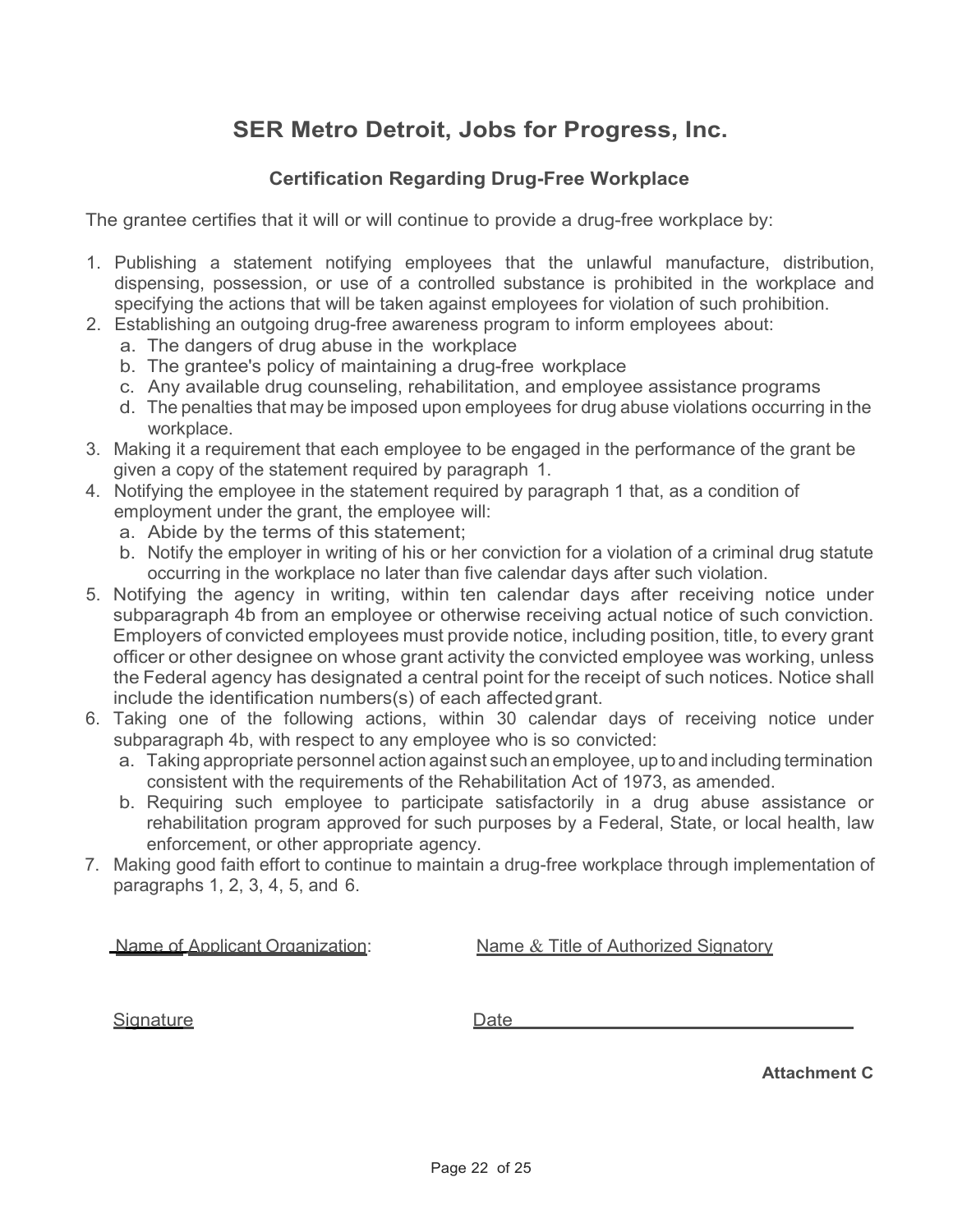# **Certification of Bidder**

- 1. The individual signing certifies that he/she is authorized to contract on behalf of the Respondent.
- 2. The individual signing certifies that the Respondent is not involved in any agreement to pay money or other consideration for the execution of this agreement, other than to an employee of the Respondent.
- 3. The individual signing certifies that the prices in this RFQ have been arrived at independently, without consultation, communication, or agreement, for the purpose of restricting competition.
- 4. The individual signing certifies that the prices quoted in this RFQ have not been knowingly disclosed by the Respondent prior to an award to any other Respondent or potential Respondent.
- 5. The individual signing certifies that there has been no attempt by the Respondent to discourage any potential Respondent from submitting a RFQ.
- 6. The individual signing certifies that the Respondent is a properly licensed certified public accountant.
- *7.* The individual signing certifies that the Respondent meets the independence standards of the *Government Auditing Standards.*
- 8. The individual signing certifies that he/she is aware of and will comply with the GAO requirement of an external quality control (peer) review at least once every three years.
- 9. The individual signing certifies that he/she has read and understands the following publications relative to the proposed audits:
	- *a.* 2 CFR part 200, subpart F (formally OMB Circular A-133), *Audits of Institutions of Higher Education and Other Nonprofit Institutions*
	- *b.* 2 CFR part 200, subpart F (formally OMB Circular A-133), *Compliance Supplement*
	- *c.* 2 CFR part 215, (formally OMB Circular A-110), *Uniform Administrative Requirements for Grants and Agreements With Institutions of Higher Education, Hospitals, and Other Nonprofit Organizations*
	- *d. 2 CFR 230 – (formally OMB* Circular A-122), *Cost Principles for Nonprofit Organizations*
- 10.The individual signing certifies that he/she has read and understands all of the information in this Request for Qualification, including the information on the programs/grants/contracts to be audited.
- 11.The individual signing certifies that the Respondent, and any individuals to be assigned to the audits, does not have a record of substandard audit work and has not been debarred or suspended from doing work with any federal, state or local government. (If the Respondent or any individual to be assigned to the audits has been found in violation of any state or AICPA professional standards, this information must be disclosed.)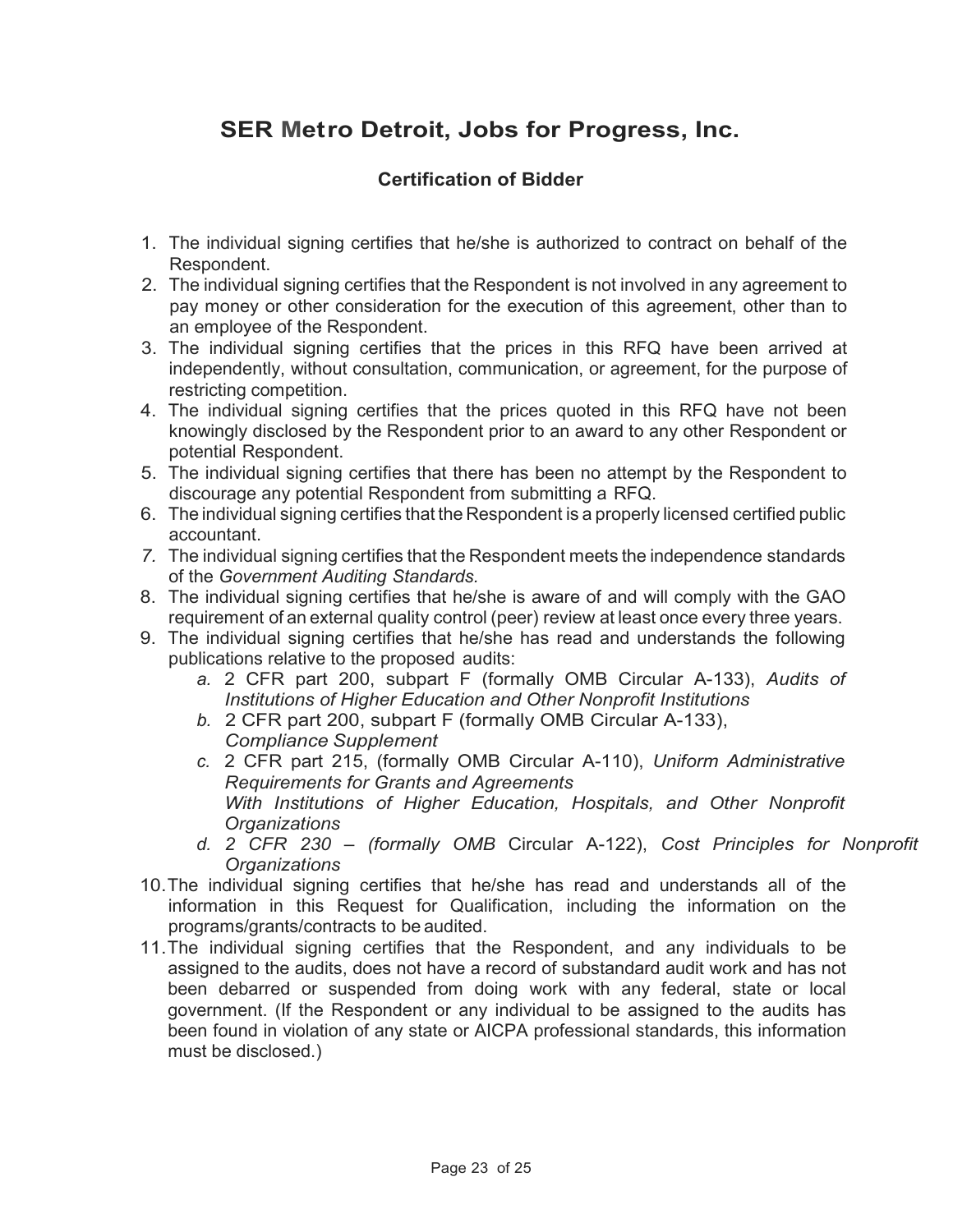|                                                                                                                                                                                                                                                                                                                                                                                                                                                                                                                 |                                                                                                     | of the       |  |  |
|-----------------------------------------------------------------------------------------------------------------------------------------------------------------------------------------------------------------------------------------------------------------------------------------------------------------------------------------------------------------------------------------------------------------------------------------------------------------------------------------------------------------|-----------------------------------------------------------------------------------------------------|--------------|--|--|
| (Type Name of Signatory Authority)<br>Corporation, partnership, association, public agency, or other entity named as the<br>Respondent herein and that I am legally authorized to sign this RFQ and submit it to<br>SER Metro Detroit, Jobs for Progress, Inc. on behalf of said organization by the authority<br>of its governing body. I also certify that I have read and understand the "Governing<br>Provisions and Limitations" sections presented in this RQ and will comply with the terms,<br>thereof. | (Title)                                                                                             |              |  |  |
| Respondent: New York Changes and Changes and Changes and Changes and Changes and Changes and Changes and Changes and Changes and Changes and Changes and Changes and Changes and Changes and Changes and Changes and Changes a                                                                                                                                                                                                                                                                                  | Attest:                                                                                             |              |  |  |
| (Respondent Signature)                                                                                                                                                                                                                                                                                                                                                                                                                                                                                          | (Collateral Signature)                                                                              |              |  |  |
| (Typed Name)                                                                                                                                                                                                                                                                                                                                                                                                                                                                                                    |                                                                                                     | (Typed Name) |  |  |
| (Typed Title)                                                                                                                                                                                                                                                                                                                                                                                                                                                                                                   | (Typed Title)                                                                                       |              |  |  |
| (Date)                                                                                                                                                                                                                                                                                                                                                                                                                                                                                                          | (Date)                                                                                              |              |  |  |
| Subscribed and sworn before me this                                                                                                                                                                                                                                                                                                                                                                                                                                                                             | re me this______________day of_ _ _ _ _ _ _ _ _ in<br>_County, State of _ _ _ _ _ _ _ _ _ _ _ _ _ _ |              |  |  |
| (SEAL)<br>Notary Public in and for____________________________County, State of ____________                                                                                                                                                                                                                                                                                                                                                                                                                     |                                                                                                     |              |  |  |
|                                                                                                                                                                                                                                                                                                                                                                                                                                                                                                                 |                                                                                                     |              |  |  |